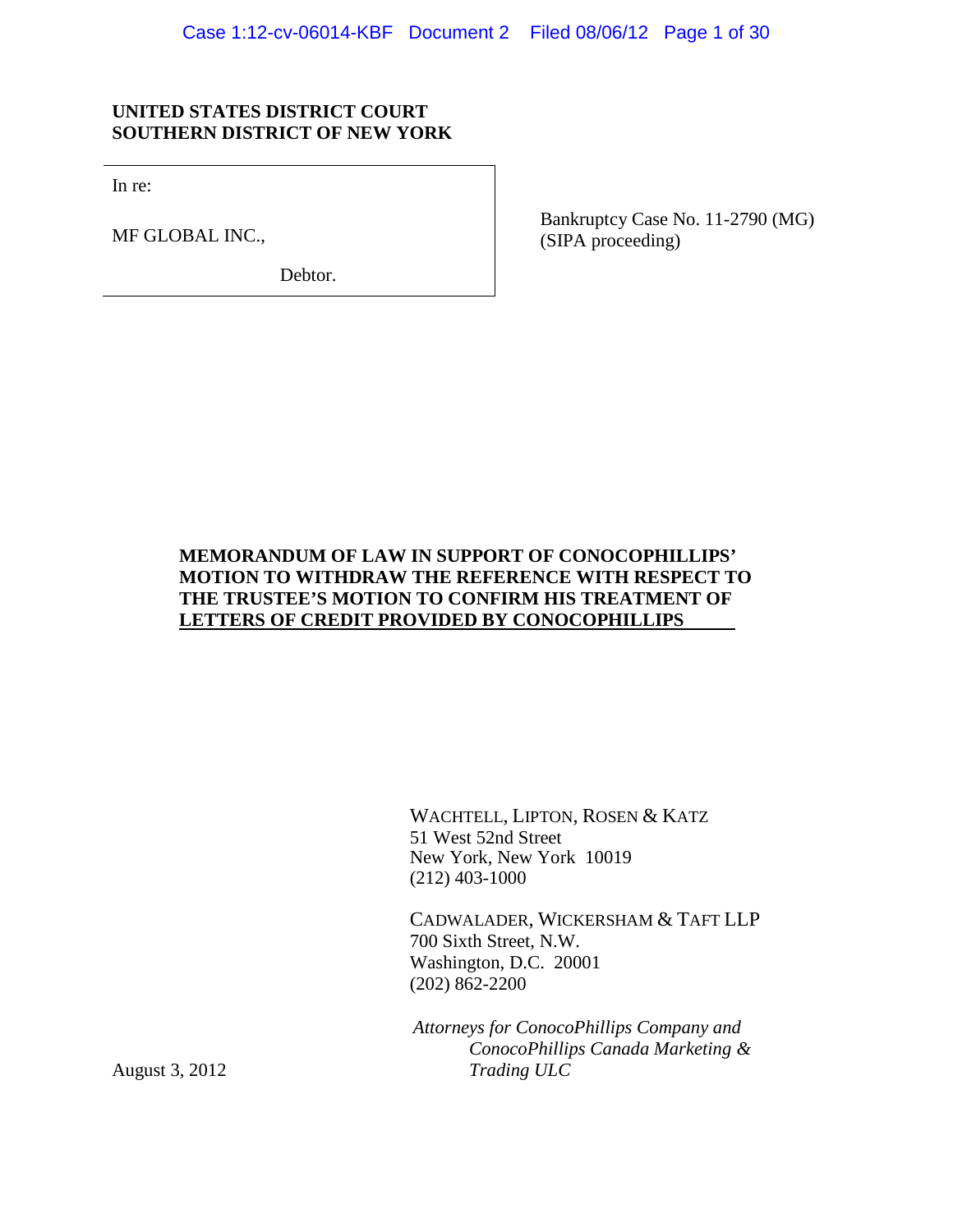# **TABLE OF CONTENTS**

|     |                 |                                                                                                                                                                                            |                                                                                                                                 | Page |
|-----|-----------------|--------------------------------------------------------------------------------------------------------------------------------------------------------------------------------------------|---------------------------------------------------------------------------------------------------------------------------------|------|
|     |                 |                                                                                                                                                                                            |                                                                                                                                 |      |
|     |                 |                                                                                                                                                                                            |                                                                                                                                 |      |
|     | A.              |                                                                                                                                                                                            |                                                                                                                                 |      |
|     | <b>B.</b>       |                                                                                                                                                                                            |                                                                                                                                 |      |
|     | $\mathcal{C}$ . |                                                                                                                                                                                            |                                                                                                                                 |      |
|     | D.              |                                                                                                                                                                                            |                                                                                                                                 |      |
|     | E.              |                                                                                                                                                                                            |                                                                                                                                 |      |
|     | F.              |                                                                                                                                                                                            |                                                                                                                                 |      |
|     |                 |                                                                                                                                                                                            |                                                                                                                                 |      |
| I.  |                 |                                                                                                                                                                                            | WITHDRAWAL OF THE REFERENCE IS MANDATORY WHEN A<br>PROCEEDING REQUIRES SIGNIFICANT INTERPRETATION OF                            |      |
| II. |                 |                                                                                                                                                                                            | WITHDRAWAL OF THE REFERENCE IS REQUIRED HERE TO<br>ADDRESS NUMEROUS NOVEL ISSUES OF FEDERAL NON-                                |      |
|     | A.              |                                                                                                                                                                                            | Withdrawal of the reference is required in light of the Trustee's<br>unprecedented reliance on CFTC Rule 190.08(a) and related  |      |
|     | <b>B.</b>       | Withdrawal of the reference is required to resolve the direct<br>conflict between the Trustee's interpretation of CFTC Rule<br>190.08(a) and amendments to the Commodity Exchange Act that |                                                                                                                                 |      |
|     | C.              | Withdrawal of the reference is required to address substantial                                                                                                                             |                                                                                                                                 |      |
|     | D.              |                                                                                                                                                                                            | Withdrawal of the reference is required to resolve conflicts<br>between the Trustee's interpretation of CFTC Rule 190.08(a) and |      |
|     |                 | 1.                                                                                                                                                                                         |                                                                                                                                 |      |
|     |                 | 2.                                                                                                                                                                                         |                                                                                                                                 |      |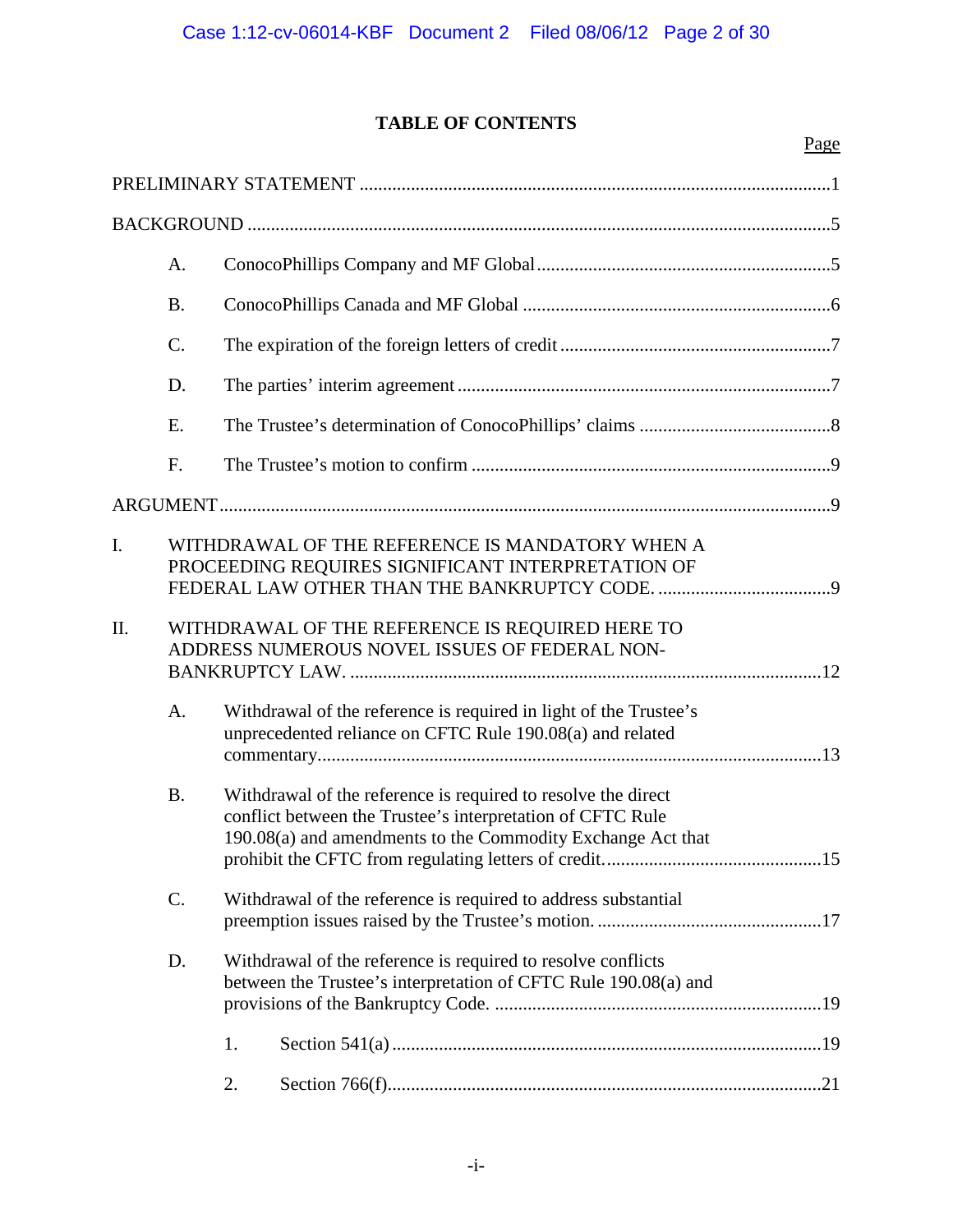| E. | Withdrawal of the reference is required to address the Trustee's        |  |  |
|----|-------------------------------------------------------------------------|--|--|
|    | novel theory that he is entitled to the value of letters of credit that |  |  |
|    |                                                                         |  |  |
|    |                                                                         |  |  |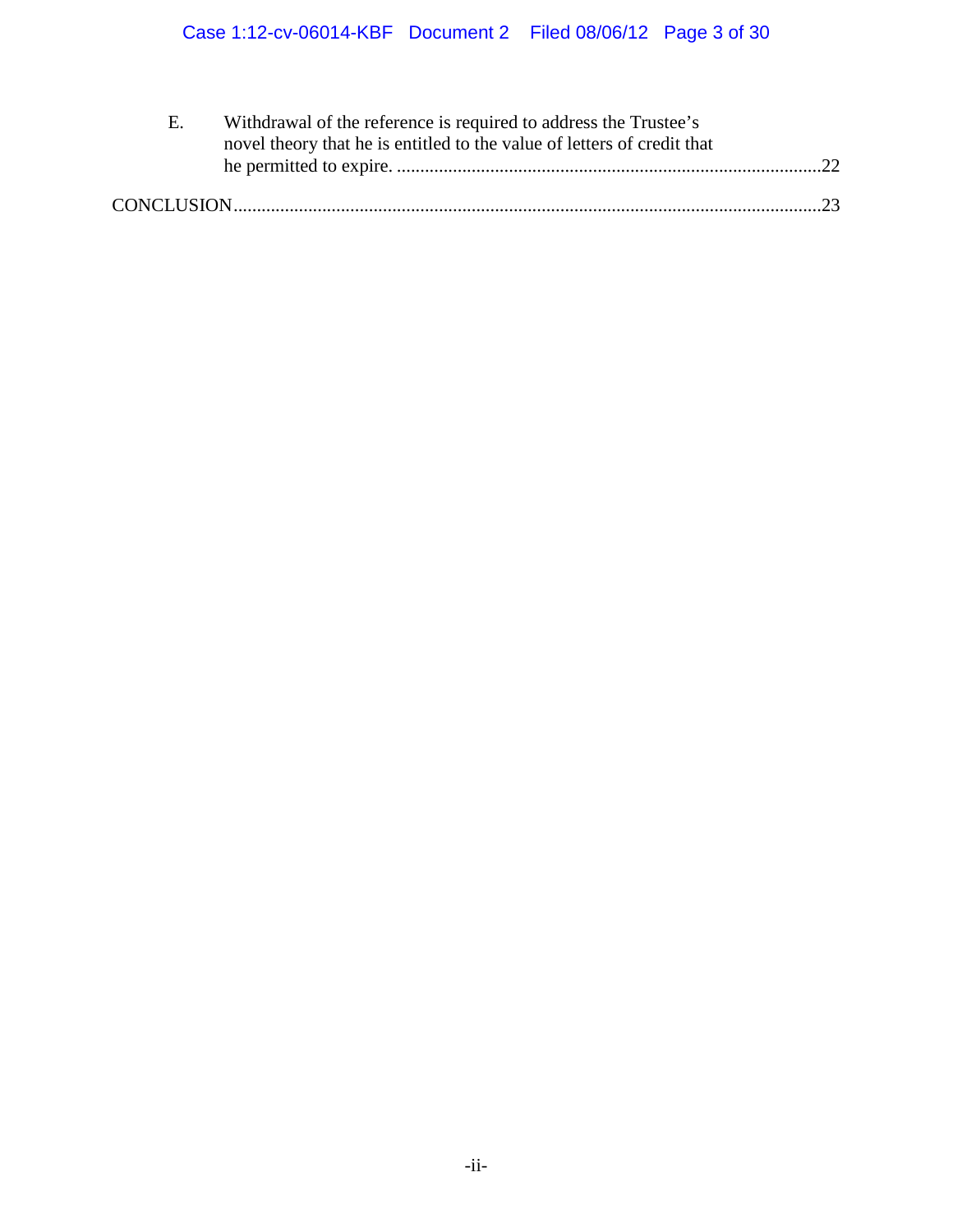## **TABLE OF AUTHORITIES**

|                                                                        | Page |
|------------------------------------------------------------------------|------|
| <b>Cases</b>                                                           |      |
| Am. Freight Sys., Inc. v. ICC (In re Am. Freight Sys., Inc.),          |      |
| Bear, Stearns Sec. Corp. v. Gredd,                                     |      |
| Brown v. Dellinger (In re Brown),                                      |      |
| Chemtura Corp. v. United States,                                       |      |
| Christensen v. Harris Cnty.,                                           |      |
| City of New York v. Exxon Corp.,                                       |      |
| Cuomo v. Clearing House Ass'n,                                         |      |
| Drake v. Lab. Corp. of Am. Holdings,                                   |      |
| Enron Corp. v. J.P. Morgan Sec., Inc. (In re Enron Corp.),             |      |
| Enron Power Mktg., Inc. v. Cal. Power Exch. Corp. (In re Enron Corp.), |      |
| Farmer v. Crocker Nat'l Bank (In re Swift Aire Lines, Inc.),           |      |
| FDA v. Brown & Williamson Tobacco Corp.,                               |      |
| Fed. Mar. Comm'n v. Seatrain Lines, Inc.,                              |      |
| Grede v. Fortis Clearing Americas LLC,                                 |      |
| Ground Air Transfer, Inc. v. Westates Airlines, Inc.,                  |      |
| In re Dana Corp.,                                                      |      |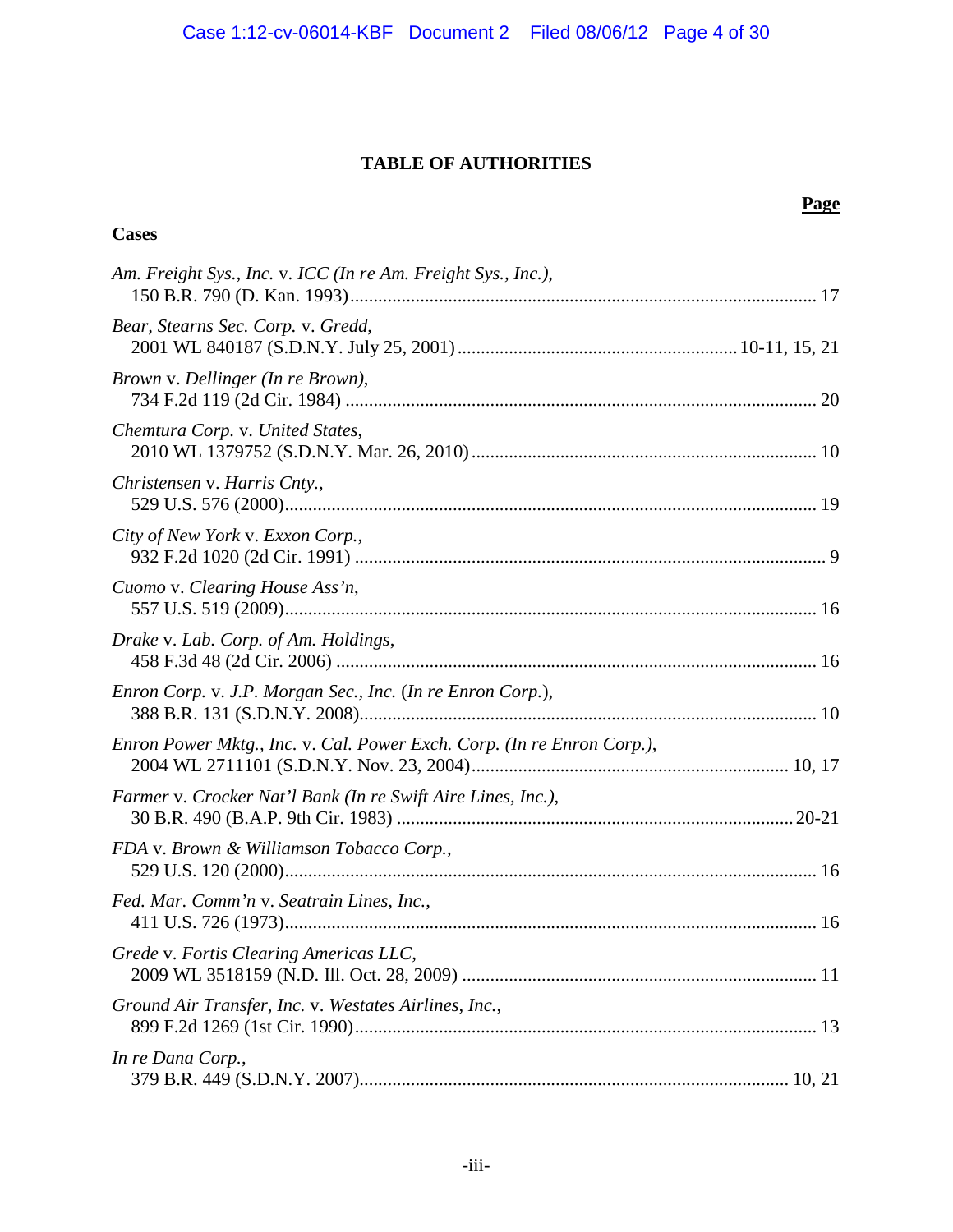| In re Policy Realty Corp.,<br>242 B.R. 121 (S.D.N.Y. 1999),                    |    |
|--------------------------------------------------------------------------------|----|
|                                                                                |    |
| Itek Corp. v. First Nat'l Bank of Bos.,                                        |    |
| Janus Capital Grp., Inc. v. First Derivative Traders,                          |    |
| Medtronic, Inc. v. Lohr,                                                       |    |
| N.Y. State Conference of Blue Cross & Blue Shield Plans v. Travelers Ins. Co., |    |
| Old Carco LLC v. Kroger (In re Old Carco LLC),                                 |    |
| Picard v. Avellino,                                                            |    |
| Picard v. HSBC Bank PLC,                                                       |    |
| Picard v. JPMorgan Chase & Co. (In re Bernard L. Madoff),                      |    |
| Ramos v. Baldor Specialty Foods, Inc.,                                         |    |
| Rockwell Int'l Sys., Inc. v. Citibank, N.A.,                                   |    |
| Shugrue v. Air Line Pilots Ass'n, Int'l (In re Ionosphere Clubs, Inc.),        |    |
| Sullivan v. Willock (In re Wey),                                               |    |
| Travelers Cas. & Sur. Co. of Am. v. Pac. Gas & Elec. Co.,                      | 20 |
| Wyeth v. Levine,                                                               |    |
|                                                                                |    |

# **Statutes and Administrative Materials**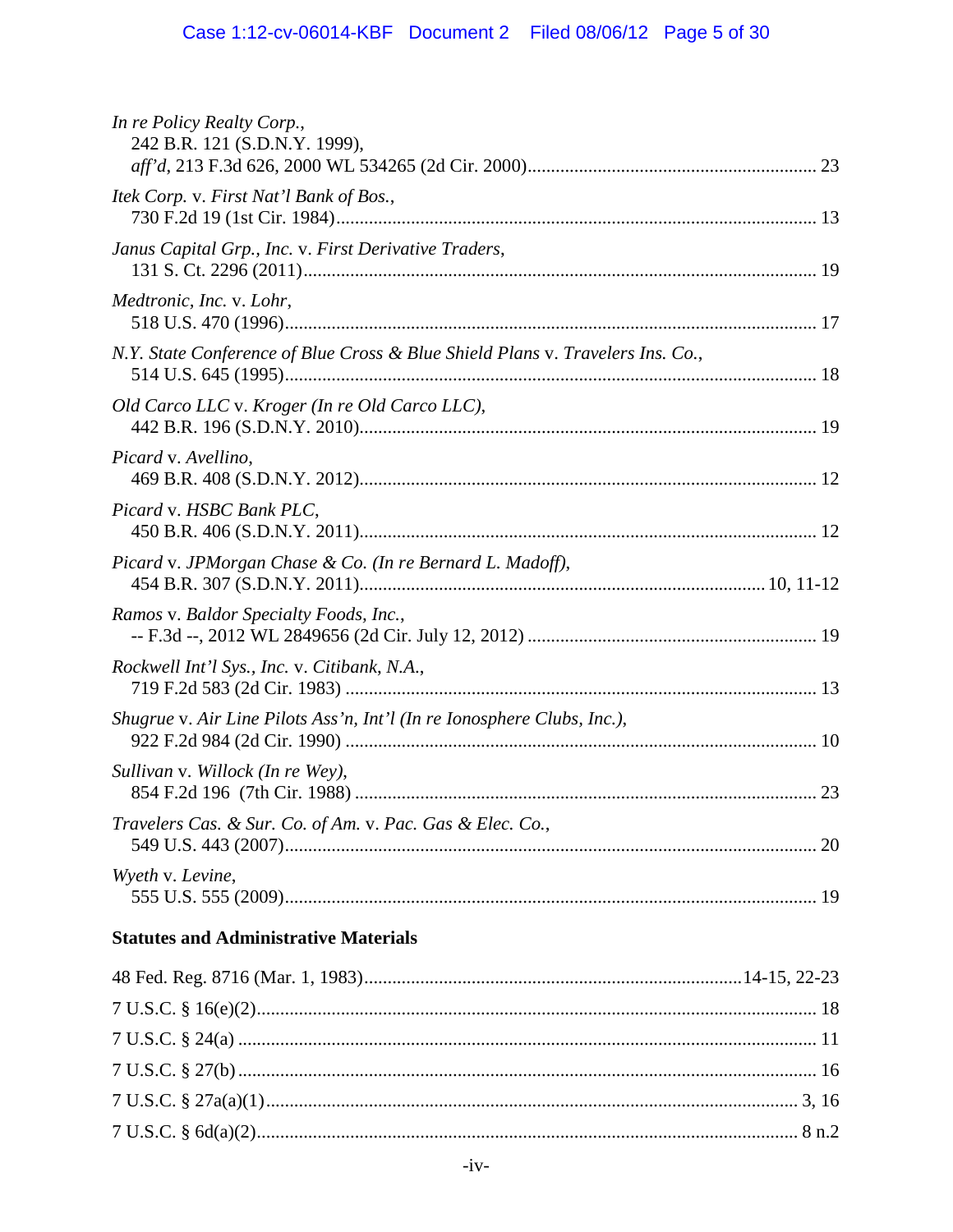| Legal Certainty for Bank Products Act of 2000, Pub. L. No. 106-554, 114 Stat. 2763  16 |  |
|----------------------------------------------------------------------------------------|--|
|                                                                                        |  |
|                                                                                        |  |
|                                                                                        |  |

## **Other Authorities**

| Feldman & Sommer, The Special Commodity Provisions of the New Bankruptcy Code, |  |
|--------------------------------------------------------------------------------|--|
|                                                                                |  |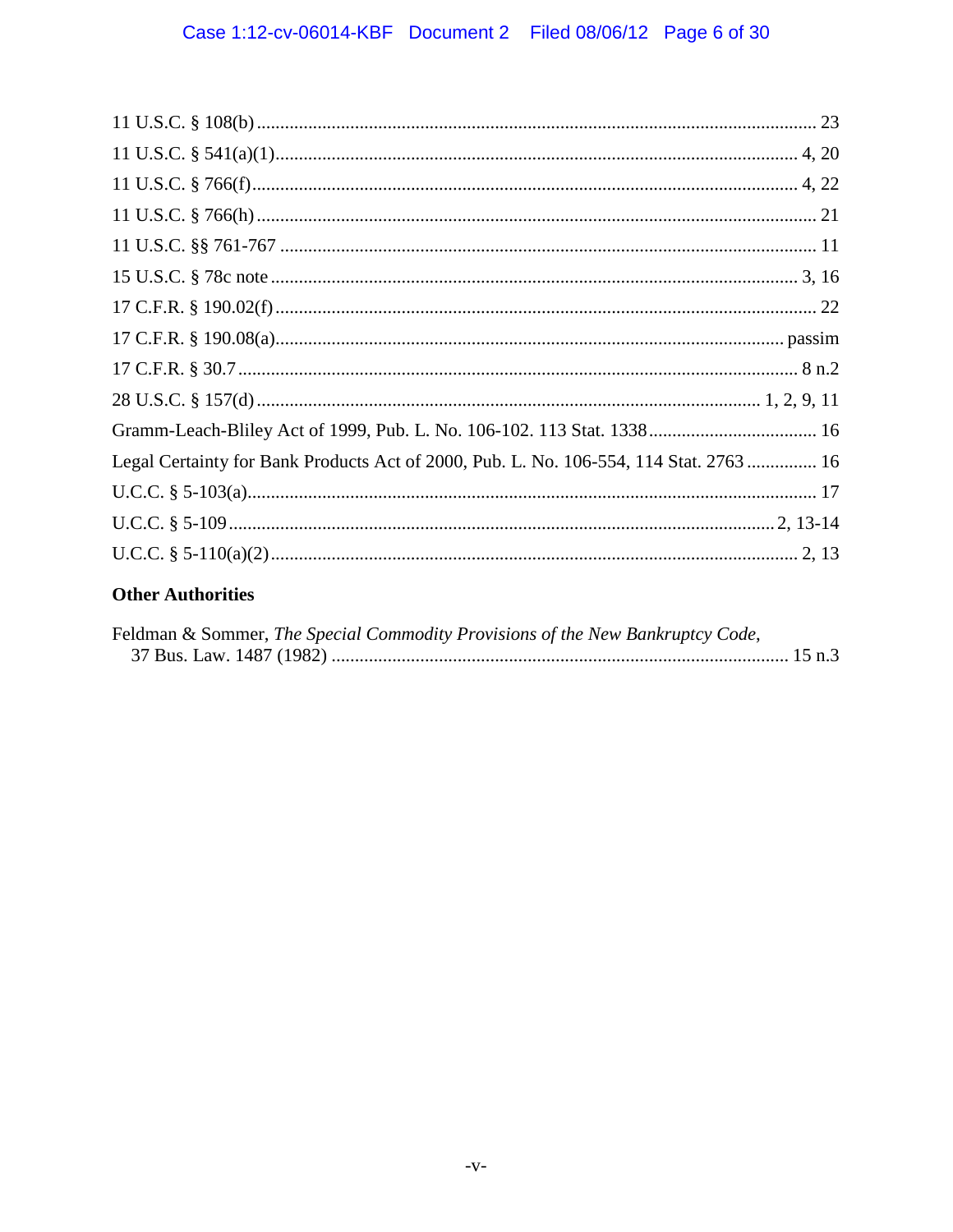#### **PRELIMINARY STATEMENT**

<span id="page-6-0"></span>ConocoPhillips Company and ConocoPhillips Canada Marketing & Trading ULC (together, "ConocoPhillips") respectfully move this Court for an order pursuant to 28 U.S.C. § 157(d) withdrawing the reference to the bankruptcy court of a motion to confirm made by the Trustee for MF Global Inc. The Trustee's motion turns on significant and novel issues of federal non-bankruptcy law: It will require a court to decide the validity, meaning and effect of a regulation promulgated by the Commodity Futures Trading Commission pursuant to the Commodity Exchange Act. The Trustee's motion must accordingly be decided by this Court, not the bankruptcy court.

ConocoPhillips was a customer of MF Global, and before MF Global's bankruptcy, ConocoPhillips procured \$205 million in standby letters of credit for MF Global's benefit. Under the governing customer agreements, MF Global was entitled to draw upon those letters of credit *only* in the event of a default by ConocoPhillips. No such default has occurred, and no such default will ever occur, because ConocoPhillips has moved all of its positions out of MF Global.

In its motion before the bankruptcy court, the Trustee has taken the position that — although the standby letters could only be drawn in the event of a default, and there has been no such default — a CFTC regulation allows him to treat the hypothetical "proceeds" of those undrawn letters of credit as "customer property" subject to *pro rata* distribution. The Trustee does not dispute: (1) that his predecessor, MF Global, was legally barred, as a matter of contract and state law, from drawing upon the letters of credit; or (2) that two of the relevant letters of credit expired by their terms, after MF Global's bankruptcy, without any action by the Trustee. The Trustee contends instead that the CFTC has effectively relieved him of any obligation to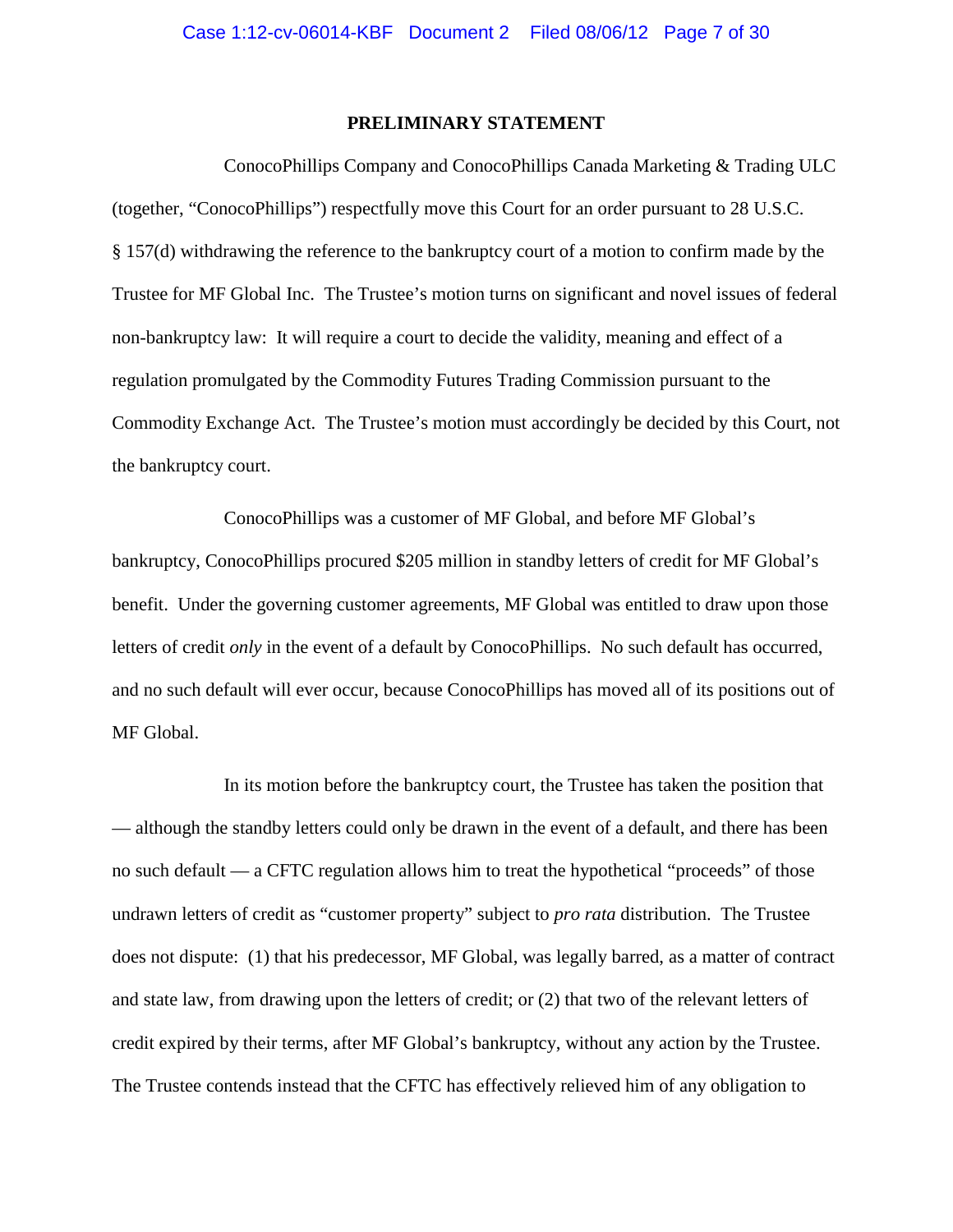#### Case 1:12-cv-06014-KBF Document 2 Filed 08/06/12 Page 8 of 30

comply with MF Global's agreements or state law, and even of the obligation to *present* letters of credit for payment to realize their value. As a result of the Trustee's flawed approach, ConocoPhillips has not received distributions from the MF Global estate to which it is entitled as a customer with a valid claim; instead, the Trustee has improperly treated the return or expiration of letters of credit as "distributions" to ConocoPhillips and offset those "distributions" against payments owed to ConocoPhillips.

Whoever is right about the letters of credit, only this Court may decide the question. Under 28 U.S.C. § 157(d), the referral of a proceeding to the bankruptcy court must be withdrawn if the proceeding requires significant interpretation of federal laws other than the Bankruptcy Code. This proceeding meets that requirement many times over.

*First*, withdrawal of the reference is required because the Trustee has put forward a completely novel interpretation of a CFTC regulation that has never been addressed by any court. The Trustee has argued that, despite the absence of a required default on the part of ConocoPhillips, he is entitled to retain the face value of letters of credit based on a regulation stating that "[t]he full proceeds of a letter of credit" are treated as "customer property" in a brokerage liquidation. 17 C.F.R. § 190.08(a)(1)(i)(E). This regulation, rationally read, presumes *lawful* "proceeds" and on its face does not authorize a trustee to *draw* upon letters of credit thus *generating* "proceeds" — in violation of the debtor's contracts and state law, which defines any such unwarranted draw as "material fraud" and breach of warranty. U.C.C. §§ 5-109 cmt. 1, 5-110(a)(2). For that authority, the Trustee relies instead on a CFTC *commentary* known as a "Supplementary Information," which purports to endorse the rather bizarre theory that a trustee must draw upon letters of credit *even if* the bankrupt had no right to do so. The Trustee's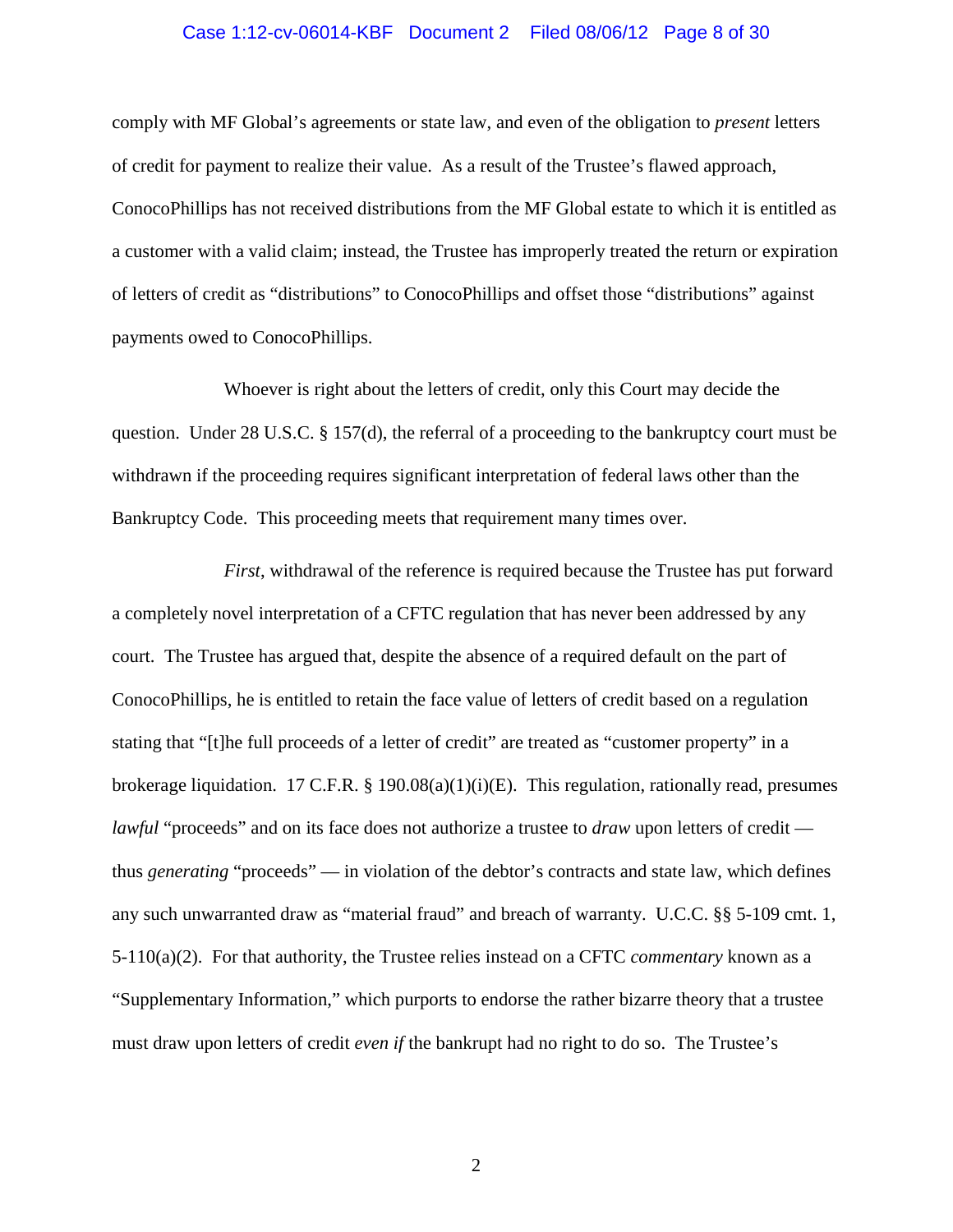#### Case 1:12-cv-06014-KBF Document 2 Filed 08/06/12 Page 9 of 30

invocation of both CFTC Rule 190.08(a) and related commentary as a license to flout contracts and state law presents an issue of first impression to be addressed by this Court.

*Second*, withdrawal of the reference is required to resolve the direct conflict between the Trustee's invocation of CFTC Rule 190.08(a) and amendments to the Commodity Exchange Act that expressly prohibit the CFTC from adopting *any* regulation with respect to letters of credit. Congress has unambiguously legislated, in amendments to the CEA, that the CFTC has no authority to regulate "bank products," *including letters of credit*. 7 U.S.C. § 27a(a)(1); *see* 15 U.S.C. § 78c note. Accordingly, as a matter of clear statutory law, the CFTC lacks authority to adopt Rule  $190.08(a)(1)(i)(E)$ , at least as that rule has been "interpreted" by the Trustee. The Trustee's attempt to rely upon a regulation that Congress has explicitly precluded the CFTC from adopting presents another substantial issue that mandates withdrawal.

*Third*, withdrawal of the reference is required to address the preemption issues raised by the Trustee's motion. Even if the CFTC were not statutorily prohibited from regulating letters of credit, there is still a significant question as to whether CFTC Rule 190.08(a), if interpreted as the Trustee suggests, could operate to preempt state letter-of-credit law. Under uniform state law, as embodied in the Uniform Commercial Code, the beneficiary of a letter of credit commits "material fraud" and breach of warranty by presenting letters of credit without a right to do so. Putting aside the CEA's express prohibition of *any* regulation with respect to letters of credit, Congress has not by statute authorized the CFTC to adopt any regulation that would operate to preempt such uniform state law, and there is: (a) a strong presumption against preemption of uniform state law; and (b) a serious question as to whether under any circumstance that presumption could be overcome by this "Supplementary Information" that lacks the force of law. Whether the CFTC has validly preempted state law, and whether it could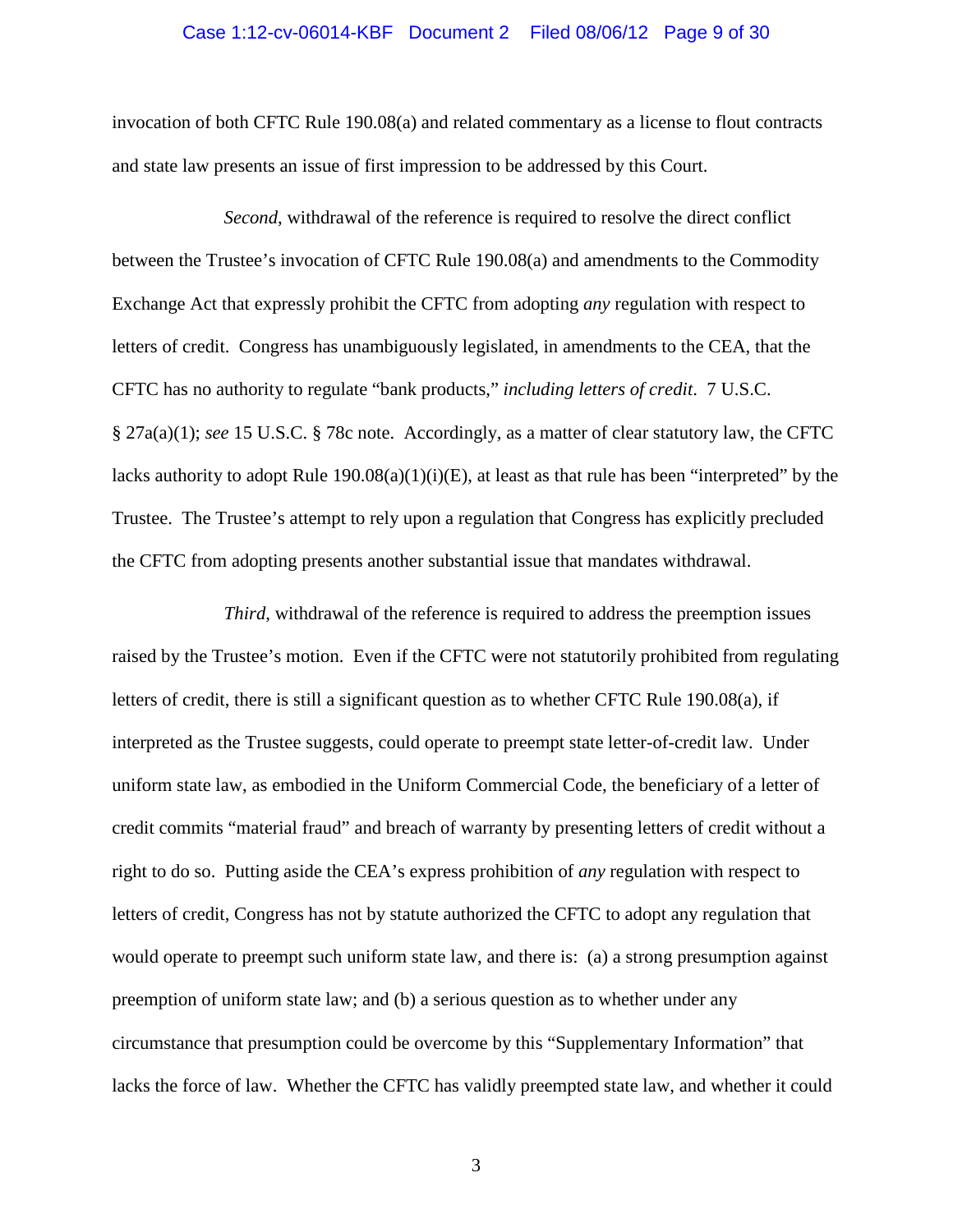#### Case 1:12-cv-06014-KBF Document 2 Filed 08/06/12 Page 10 of 30

do so based on this mere commentary to a regulation, presents a substantial issue that mandates withdrawal.

*Fourth*, withdrawal of the reference is required to resolve the conflict between the Trustee's "interpretation" of CFTC Rule 190.08(a) and settled bankruptcy law. Section 541(a) of the Bankruptcy Code provides that a trustee succeeds only to the "legal or equitable interests of the debtor in property." 11 U.S.C. § 541(a)(1). In accordance with this provision, it is bedrock law that a bankruptcy trustee does not have *greater* rights than the pre-petition debtor under governing contracts and state law. The Trustee's motion turns this principle on its head: the Trustee argues that, by virtue of a commentary as to a CFTC regulation, he can step out of MF Global's shoes and violate both the debtor's contracts and state law. The Trustee even asserts that, unlike MF Global, he does not have to draw upon letters of credit at all to realize their value. It is for this Court to decide whether the CFTC regulation could have the dramatic effect that the Trustee claims, at odds with federal bankruptcy law. This Court also needs to decide whether the Trustee's position that a CFTC regulation authorizes him to violate state law can be reconciled with the language in section 766(f) of the Bankruptcy Code that requires a trustee to reduce property to cash in accordance with "good market practice."

*Fifth*, withdrawal of the reference is required to address the Trustee's entirely untenable position with respect to the letters of credit that expired by their own terms without any action by the Trustee. Of the letters of credit at issue, two of the letters of credit (with a face value of \$60 million) expired on November 23, 2011, without the Trustee drawing upon those letters and without any agreement in place that relieved him of the requirement to do so. The Trustee's argument that he is entitled under the CFTC regulation to treat the *expiration* of letters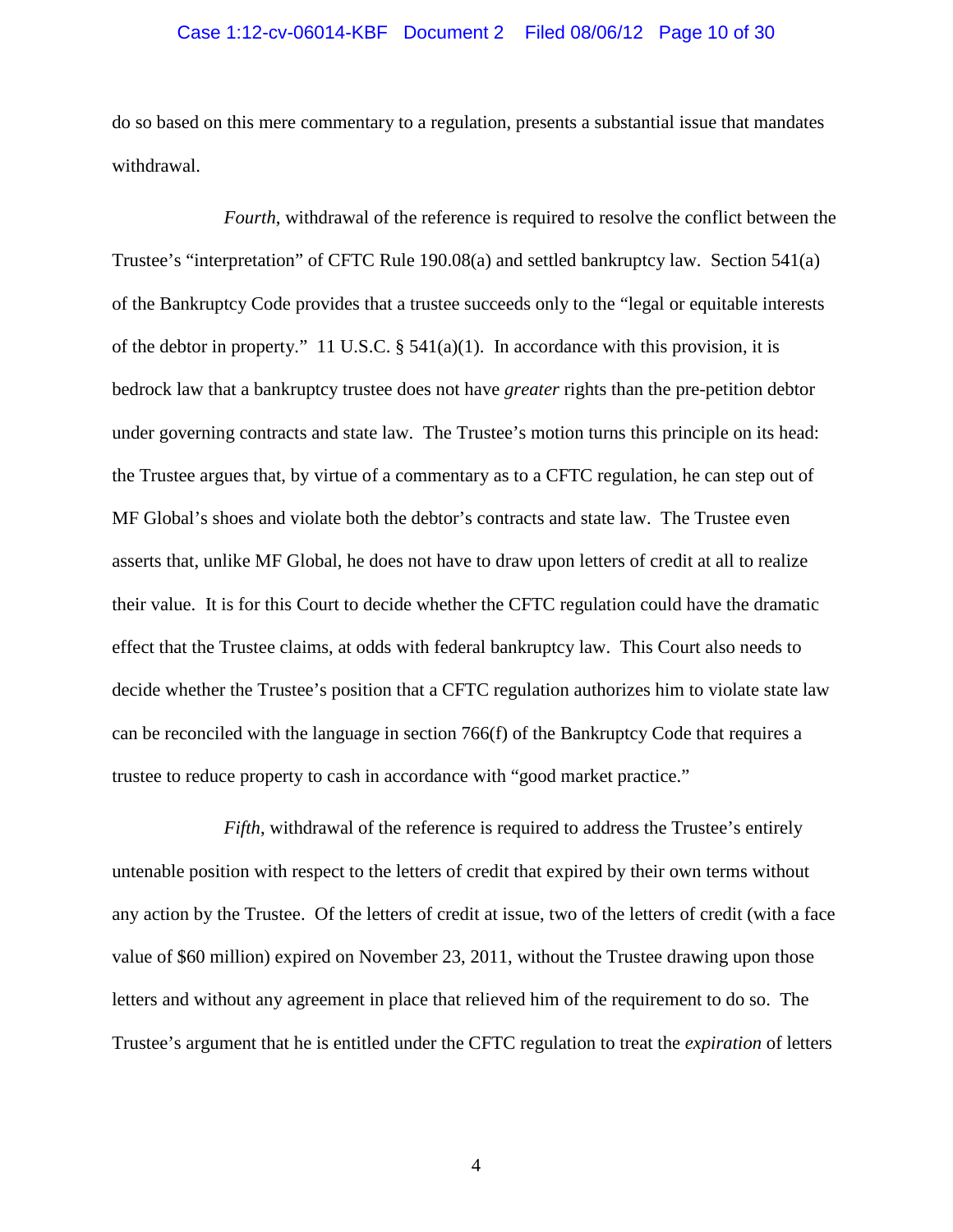of credit he held in his own hands as "distributions" is contradicted by the regulation itself, the Supplementary Information and settled bankruptcy law, and should be considered by this Court.

### **BACKGROUND**

<span id="page-10-0"></span>This proceeding arises out of the collapse of MF Global. MF Global was a commodity brokerage firm and futures commission merchant. ConocoPhillips Company and ConocoPhillips Canada Marketing & Trading ULC were at one time customers of MF Global.

#### **A. ConocoPhillips Company and MF Global**

<span id="page-10-1"></span>On June 18, 2001, ConocoPhillips Company entered into a customer agreement with MF Global (the "Customer Agreement"). Ex.  $C<sup>1</sup>$  $C<sup>1</sup>$  $C<sup>1</sup>$  In connection with the Customer Agreement, ConocoPhillips Company provided two standby letters of credit — which expired by their terms on November 23, 2011 — to support commodity contract trading by ConocoPhillips Company on certain foreign exchanges (the "Expired Foreign Letters of Credit"). As a prerequisite to presentment, each of the Expired Foreign Letters of Credit required an authorized representative of MF Global to certify that ConocoPhillips Company "has defaulted in accordance with the terms and conditions of the [parties'] agreement." The Expired Foreign Letters of Credit include:

- Irrevocable Standby Letter of Credit No. 083400-793 issued by Intesa Sanpaolo S.p.A. in an amount (as amended) of \$15 million. Ex. D.
- Irrevocable Standby Letter of Credit No. 083399-793 issued by Intesa Sanpaolo S.p.A. in an amount (as amended) of \$45 million. Ex. E.

<span id="page-10-2"></span> $\frac{1}{1}$  References to "Exs." are to the exhibits to the accompanying Declaration of Emil A. Kleinhaus. The Trustee's motion to confirm his treatment of the letters of credit is attached to the Declaration as Exhibit A. The declaration of Anson B. Frelinghuysen in support of the Trustee's motion, along with the exhibits thereto, is attached to the Declaration as Exhibit B.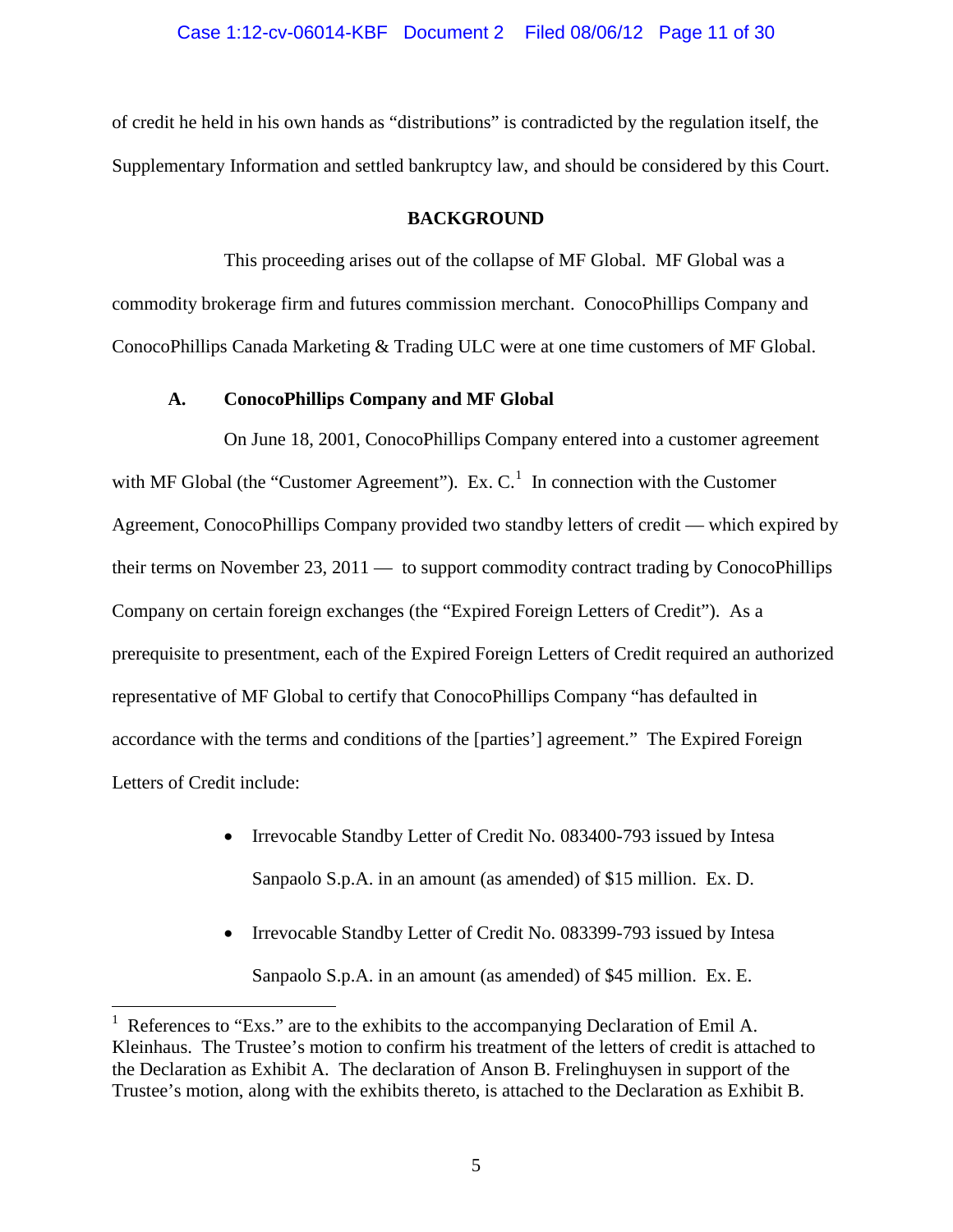#### Case 1:12-cv-06014-KBF Document 2 Filed 08/06/12 Page 12 of 30

ConocoPhillips Company also obtained three other standby letters of credit for the joint benefit of MF Global and Chicago Mercantile Exchange, Inc. These three letters of credit were due to expire on March 30, 2012, and were provided by ConocoPhillips Company to MF Global to support commodity contract trading on domestic exchanges (the "Domestic Letters of Credit"). The Domestic Letters of Credit include:

- Irrevocable Standby Letter of Credit No. S11038, issued by Svenska Handelsbanken, New York Branch, in an amount (as amended) of \$15 million. Ex. F.
- Irrevocable Standby Letter of Credit No. S11037, issued by Svenska Handelsbanken, New York Branch, in an amount of \$50 million. Ex. G.
- Irrevocable Standby Letter of Credit No. 777-52-0101408-L, issued by Standard Chartered Bank, in an amount of \$70 million. Ex. H.

The Customer Agreement between ConocoPhillips Company and MF Global requires an event of default on the part of ConocoPhillips before MF Global can present any of these letters of credit or otherwise dispose of collateral. *See, e.g.*, Ex. C §§ 4-5. There has been no such event of default; the Trustee does not claim otherwise. ConocoPhillips Company has transferred all of its positions out of MF Global and does not owe any amounts to MF Global.

### **B. ConocoPhillips Canada and MF Global**

<span id="page-11-0"></span>On October 23, 2008, ConocoPhillips Canada Marketing and Trading ULC ("ConocoPhillips Canada") entered into a Customer Agreement with MF Global (the "Canada Customer Agreement"). Ex. I. In connection with the Canada Customer Agreement, ConocoPhillips Canada provided MF Global with the following standby letter of credit: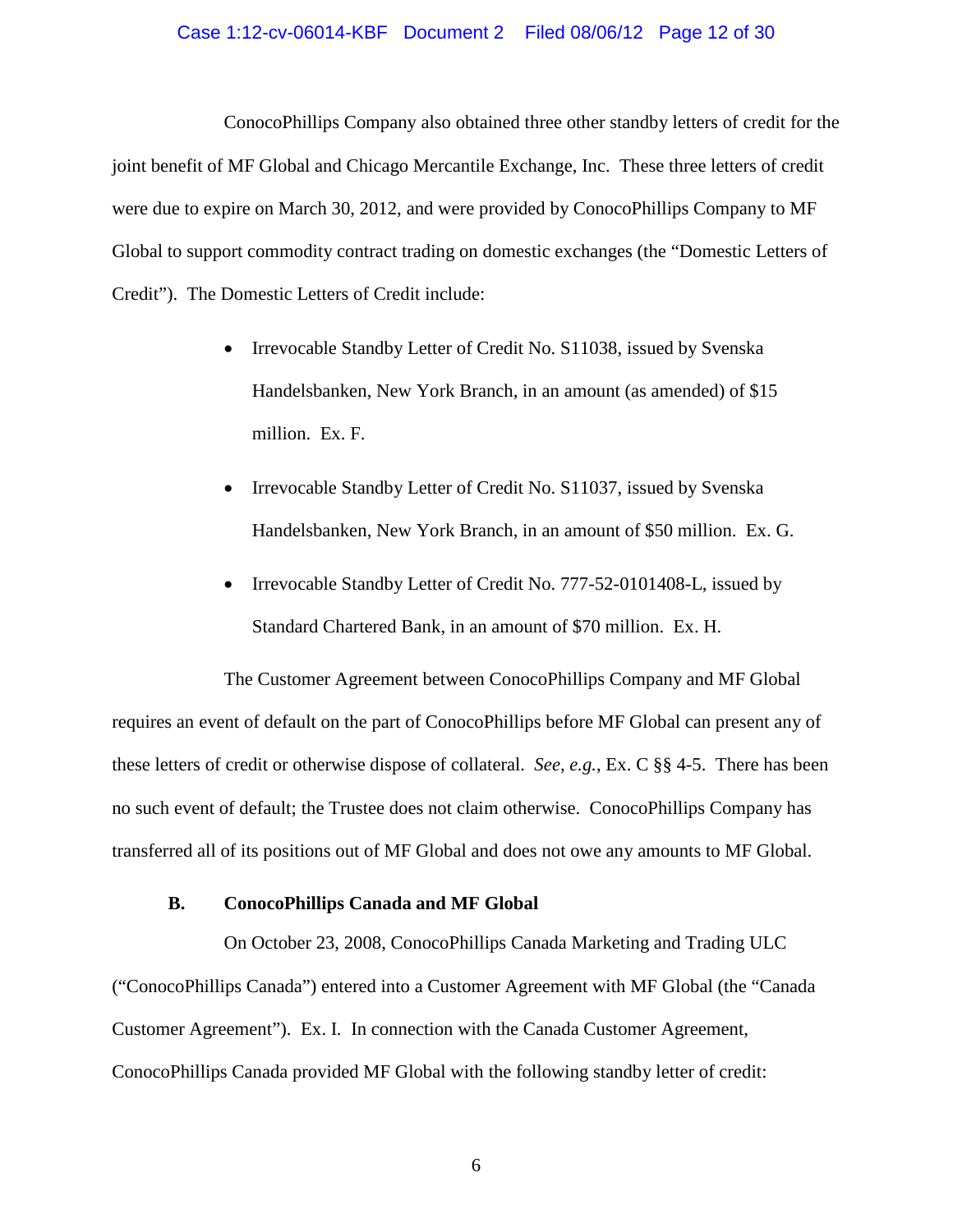• Irrevocable Standby Letter of Credit No. S06229, issued by Svenska Handelsbanken, New York Branch, in an amount (as amended) of \$10 million (the "Canada Letter of Credit"). Ex. J.

The Canada Letter of Credit was due to expire on July 25, 2012 and, prior to presentment, once again required an authorized representative of MF Global to certify that ConocoPhillips Canada "has defaulted in accordance with the terms and conditions of the contracting party's agreement."

The Canada Customer Agreement permits MF Global to draw on letters of credit or otherwise exercise remedies only if specified default events occur. Ex. I § 4. None of those events has occurred; again, the Trustee does not clam otherwise. ConocoPhillips Canada has transferred all of its positions out of MF Global and does not owe any amounts to MF Global.

### **C. The expiration of the foreign letters of credit**

<span id="page-12-0"></span>On October 31, 2011, the Trustee was appointed. On November 23, 2011, the Expired Foreign Letters of Credit (with a face value of \$60 million) expired by their terms without being drawn upon by the Trustee, even though they were in his possession. At that time, the Trustee and ConocoPhillips had not entered into any agreement staying the effect of such expiration or otherwise reserving the Trustee's rights. Rather, the Trustee simply permitted the letters of credit to expire and they are no longer extant in any way.

### **D. The parties' interim agreement**

<span id="page-12-1"></span>In advance of the expiration of the Domestic Letters of Credit on March 30, 2012, the parties engaged in discussions regarding an arrangement that would avoid the need for litigation regarding the Domestic Letters of Credit prior to their expiration. On March 26, 2012, the Trustee and ConocoPhillips entered into an Interim Agreement. Ex. K. The interim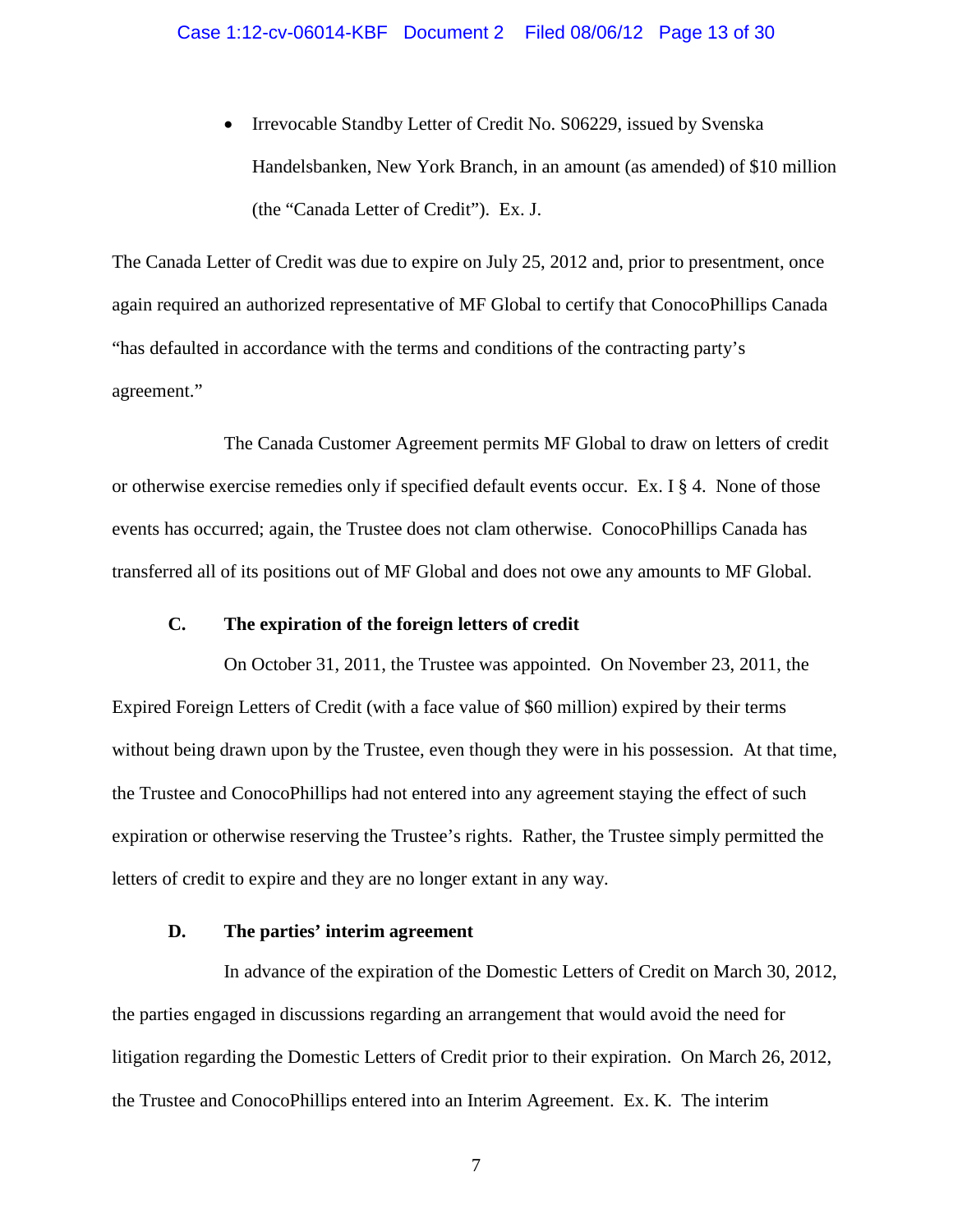#### Case 1:12-cv-06014-KBF Document 2 Filed 08/06/12 Page 14 of 30

agreement provided for the return to ConocoPhillips of all letters of credit, including both expired and unexpired letters of credit, and reserved without prejudice all of the parties' claims, positions and defenses as of that time. *Id*. ¶¶ 1, 6.

#### **E. The Trustee's determination of ConocoPhillips' claims**

<span id="page-13-0"></span>On December 16, 2011, ConocoPhillips Company and ConocoPhillips Canada filed customer claims against the MF Global estate. Exs. L-M. The customer claims seek to recover cash that ConocoPhillips held at MF Global at the time of its bankruptcy.

On May 22, 2012, ConocoPhillips received the Trustee's determination of its claims. The Trustee determined that ConocoPhillips Company has an allowed claim to "Section 4d" property (*i.e.* for domestic futures accounts)<sup>[2](#page-13-1)</sup> totaling \$175,790,952, and that ConocoPhillips Company has already received \$135,000,000 in satisfaction of that claim. Ex. N. Included in both the allowed claim amount and the amount supposedly received by ConocoPhillips Company is the face value of the Domestic Letters of Credit (totaling \$135,000,000).

The Trustee also determined that ConocoPhillips Company has an allowed claim to "Rule 30.7 Property" (*i.e.* for foreign futures accounts) totaling \$85,755,528, and that ConocoPhillips Company has already received \$60,000,000 of that amount. Included in both of those calculations is the face value of the Expired Foreign Letters of Credit (totaling \$60,000,000).

In addition, the Trustee determined that ConocoPhillips Canada has an allowed claim to "Rule 30.7 Property" totaling \$34,866,553, and that ConocoPhillips Canada has already

<span id="page-13-1"></span><sup>2</sup>  Domestic futures accounts are governed by Section 4d(2) of the Commodity Exchange Act (codified at 7 U.S.C. § 6d(a)(2)). Foreign futures accounts are governed by 17 C.F.R. § 30.7.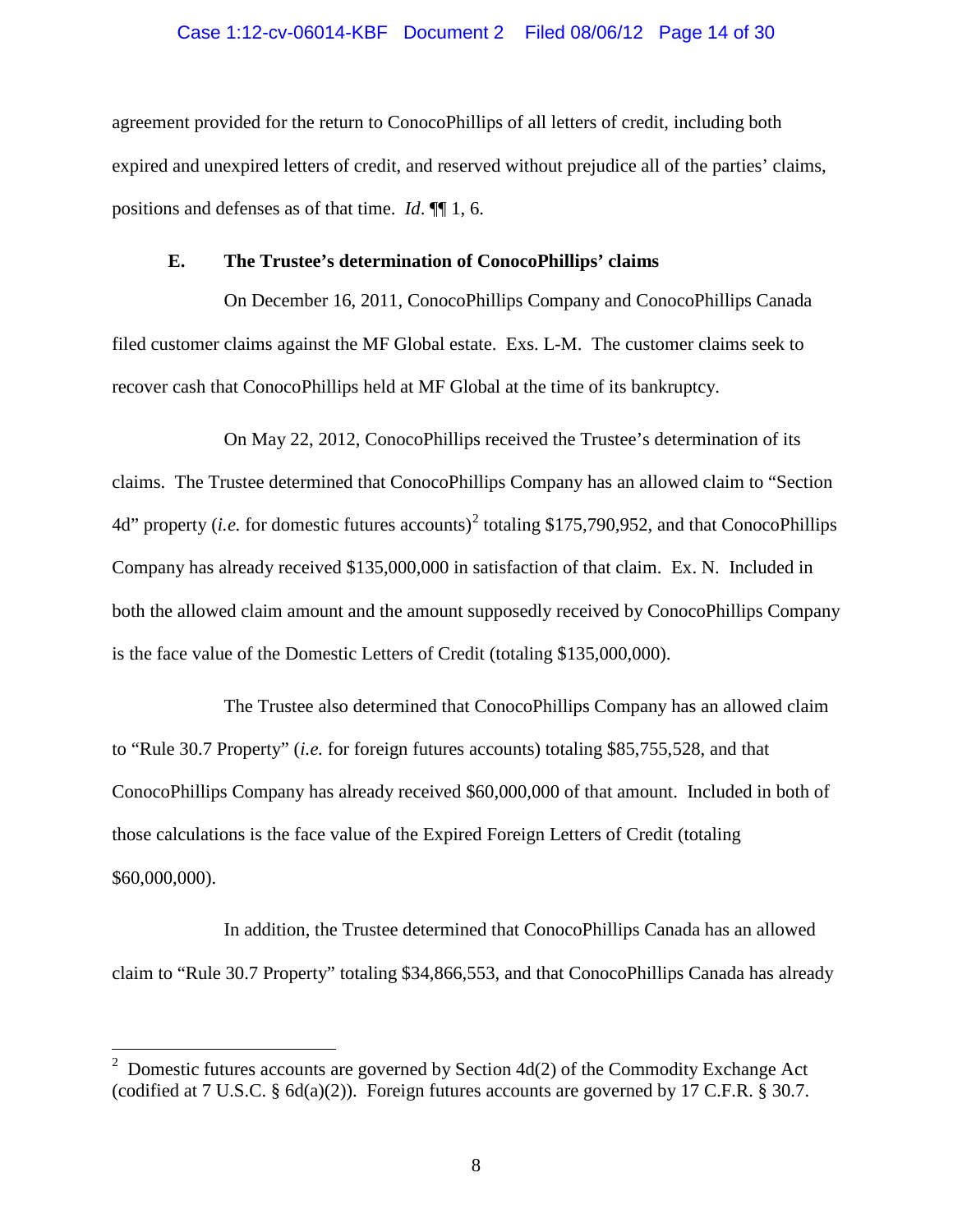### Case 1:12-cv-06014-KBF Document 2 Filed 08/06/12 Page 15 of 30

received \$10,000,000 in respect of that claim. Ex. O. Included in both of the Trustee's

<span id="page-14-0"></span>calculations is the face value of the Canada Letter of Credit (\$10,000,000).

### **F. The Trustee's motion to confirm**

On June 22, 2012, ConocoPhillips filed an objection to the Trustee's

determinations. Ex. P. On July 30, 2012, the Trustee then filed a motion seeking to confirm his

determination of ConocoPhillips' claims, including his treatment of the letters of credit. Ex. A.

<span id="page-14-1"></span>ConocoPhillips now seeks to withdraw the reference with respect to that motion.

### **ARGUMENT**

Section 157(d) of the Judicial Code provides for mandatory withdrawal of the

reference when certain requirements are met:

The district court may withdraw, in whole or in part, any case or proceeding referred under this section, on its own motion or on timely motion of any party, for cause shown.

The district court *shall*, on timely motion of a party, so withdraw a proceeding if the court determines that resolution of the proceeding requires consideration of both title 11 [the Bankruptcy Code] and other laws of the United States regulating organizations or activities affecting interstate commerce.

28 U.S.C. § 157(d) (emphasis added). Because the Trustee's motion to confirm plainly requires

"consideration of . . . other laws of the United States regulating organizations or activities

affecting interstate commerce," it is subject to mandatory withdrawal of the reference.

### <span id="page-14-2"></span>**I. WITHDRAWAL OF THE REFERENCE IS MANDATORY WHEN A PROCEEDING REQUIRES SIGNIFICANT INTERPRETATION OF FEDERAL LAW OTHER THAN THE BANKRUPTCY CODE.**

Section 157(d) requires withdrawal of the reference of any proceeding that

involves "significant interpretation, as opposed to simple application, of federal laws apart from

the bankruptcy statutes." *City of New York* v. *Exxon Corp.*, 932 F.2d 1020, 1026 (2d Cir. 1991).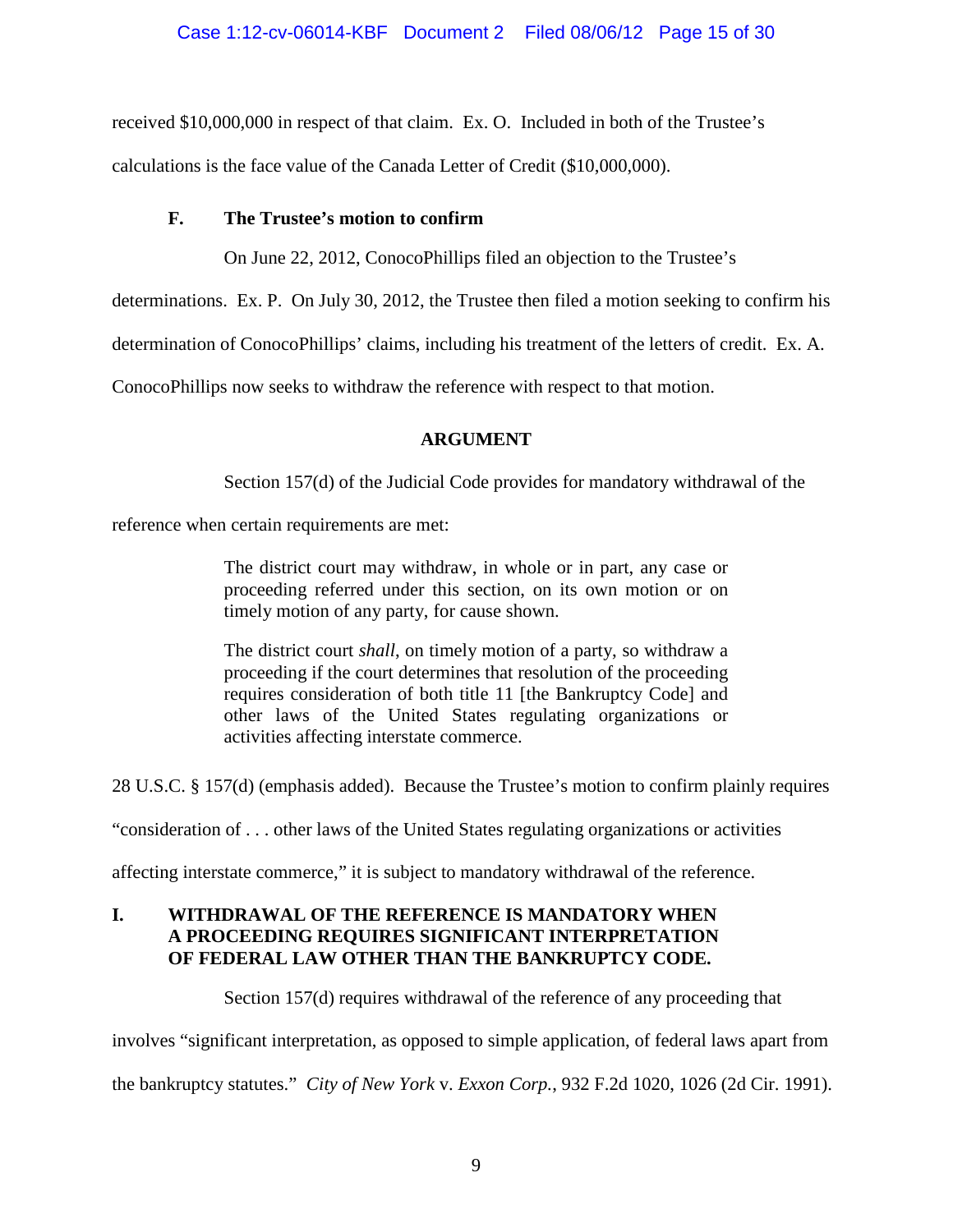#### Case 1:12-cv-06014-KBF Document 2 Filed 08/06/12 Page 16 of 30

A motion for withdrawal must accordingly be granted whenever "substantial and material consideration of non-Bankruptcy Code federal statutes is necessary for resolution of the proceedings." *Shugrue* v. *Air Line Pilots Ass'n, Int'l (In re Ionosphere Clubs, Inc.)*, 922 F.2d 984, 995 (2d Cir. 1990). As judges in this District have repeatedly held, if a court must "engage itself in the intricacies of non-[b]ankruptcy law, as opposed to routine application of that law," withdrawal of the reference is required. *Chemtura Corp.* v. *United States*, 2010 WL 1379752, at \*1 (S.D.N.Y. Mar. 26, 2010) (quoting *Shugrue*, 922 F.2d at 995) (internal quotation marks omitted); *accord, e.g.*, *Picard* v. *JPMorgan Chase & Co. (In re Bernard L. Madoff)*, 454 B.R. 307, 312 (S.D.N.Y. 2011); *Enron Power Mktg., Inc.* v. *Cal. Power Exch. Corp. (In re Enron Corp.)*, 2004 WL 2711101, at \*2 (S.D.N.Y. Nov. 23, 2004).

For withdrawal to be mandatory under section 157(d), "the district court is not required to find that novel or unsettled questions of non-bankruptcy law are presented in order to withdraw the reference." *Enron Corp.* v. *J.P. Morgan Sec., Inc.* (*In re Enron Corp.*), 388 B.R. 131, 139 (S.D.N.Y. 2008); *accord Enron Power Mktg.*, 2004 WL 2711101, at \*2. But if such questions do exist, they weigh heavily in favor of withdrawal: "where matters of first impression are concerned, the burden of establishing a right to mandatory withdrawal is more easily met." *Bear, Stearns Sec. Corp.* v. *Gredd*, 2001 WL 840187, at \*2 (S.D.N.Y. July 25, 2001) (internal quotation marks omitted). Similarly, although the court is not required to find a conflict between bankruptcy and non-bankruptcy law to withdraw the reference, the standard for mandatory withdrawal is met when a non-bankruptcy statute or regulation even "'*arguably* conflicts' with the Bankruptcy Code." *In re Dana Corp.*, 379 B.R. 449, 459 (S.D.N.Y. 2007) (emphasis added) (quoting *Gredd*, 2001 WL 840187, at \*2).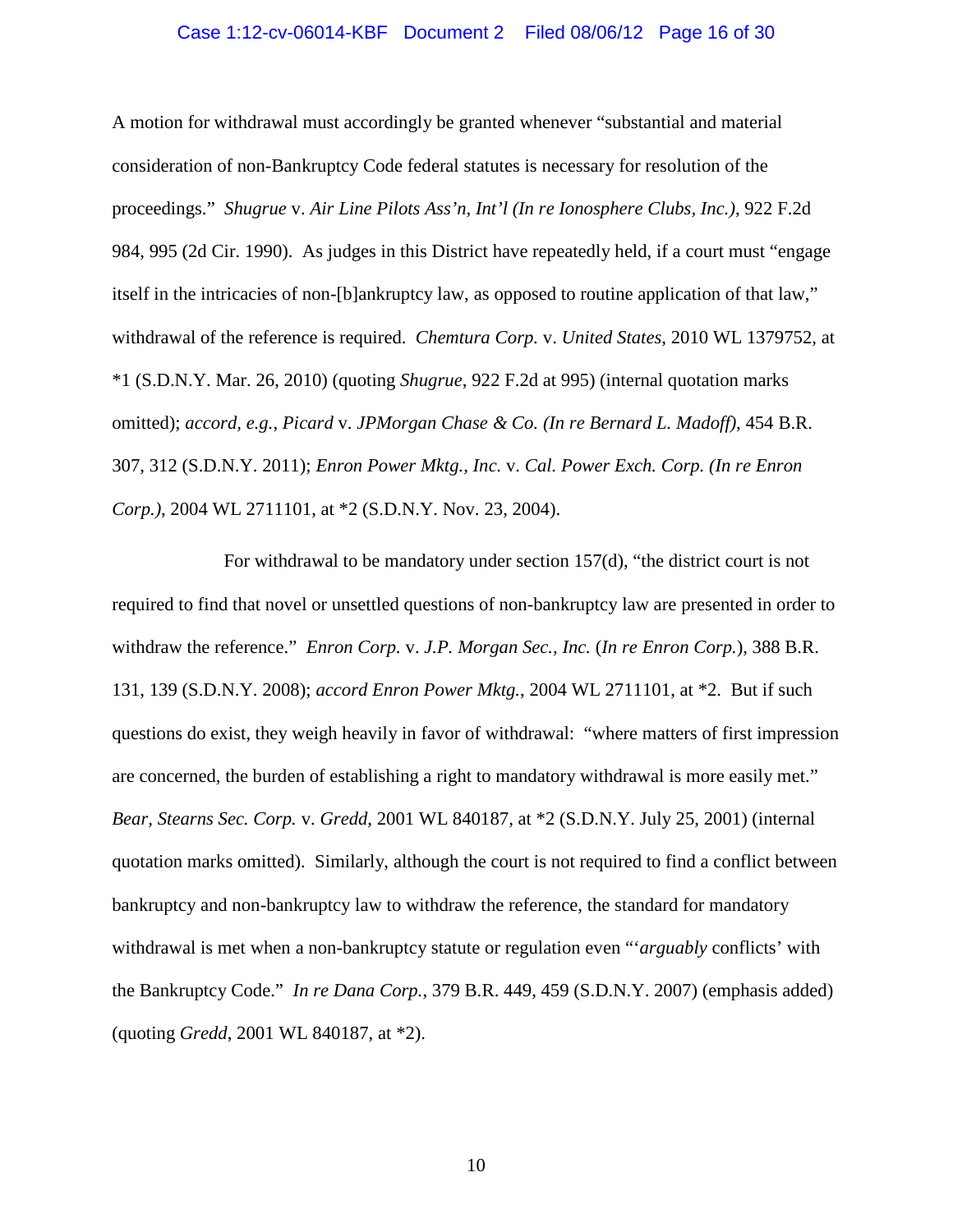#### Case 1:12-cv-06014-KBF Document 2 Filed 08/06/12 Page 17 of 30

In deciding whether withdrawal is mandatory, a district court "need not evaluate the merits of the parties' claims"; rather, it is sufficient for the court to determine that the proceeding will "involve consideration of federal non-bankruptcy law." *JPMorgan*, 454 B.R. at 312 (quoting *Gredd*, 2001 WL 840187, at \*4) (internal quotation marks omitted). Withdrawal of the reference is appropriate not only to interpret statutes that govern commerce, such as the Commodity Exchange Act, but also to interpret regulations promulgated by administrative agencies under such statutes. *E.g.*, *Grede* v. *Fortis Clearing Americas LLC*, 2009 WL 3518159, at \*3-4 (N.D. Ill. Oct. 28, 2009) (granting motion to withdraw to resolve "open and unresolved issue[s]" relating to the interpretation of the Commodity Exchange Act and CFTC regulations); *Gredd*, 2001 WL 840187, at \*4 (granting motion to withdraw "to interpret the various provisions of the federal securities laws," including SEC rules and regulations).

Here, there can be no question that the CFTC Part 190 Rules, on which the Trustee has predicated his motion, are non-title 11 "laws of the United States regulating organizations or activities affecting interstate commerce." 28 U.S.C. § 157(d). The Trustee acknowledges that the CFTC promulgated those regulations under 7 U.S.C. § 24(a), a provision of the CEA that is codified in the title of the U.S. Code pertaining to "Agriculture" and the chapter pertaining to "Commodity Exchanges" — and not in title 11. Ex. A ¶ 27.

The fact that the CFTC rules supplement the commodity broker liquidation provisions of the Bankruptcy Code, 11 U.S.C. §§ 761-767, does not change the analysis. Directly on point are the cases arising out of the Madoff liquidation. The trustee for Madoff's brokerage firm recently argued that "SIPA is effectively a bankruptcy statute and, therefore, interpretation of SIPA does not satisfy the mandatory withdrawal requirement of Section 157(d)." *JPMorgan*, 454 B.R. at 316. Judge McMahon found this argument "not persuasive":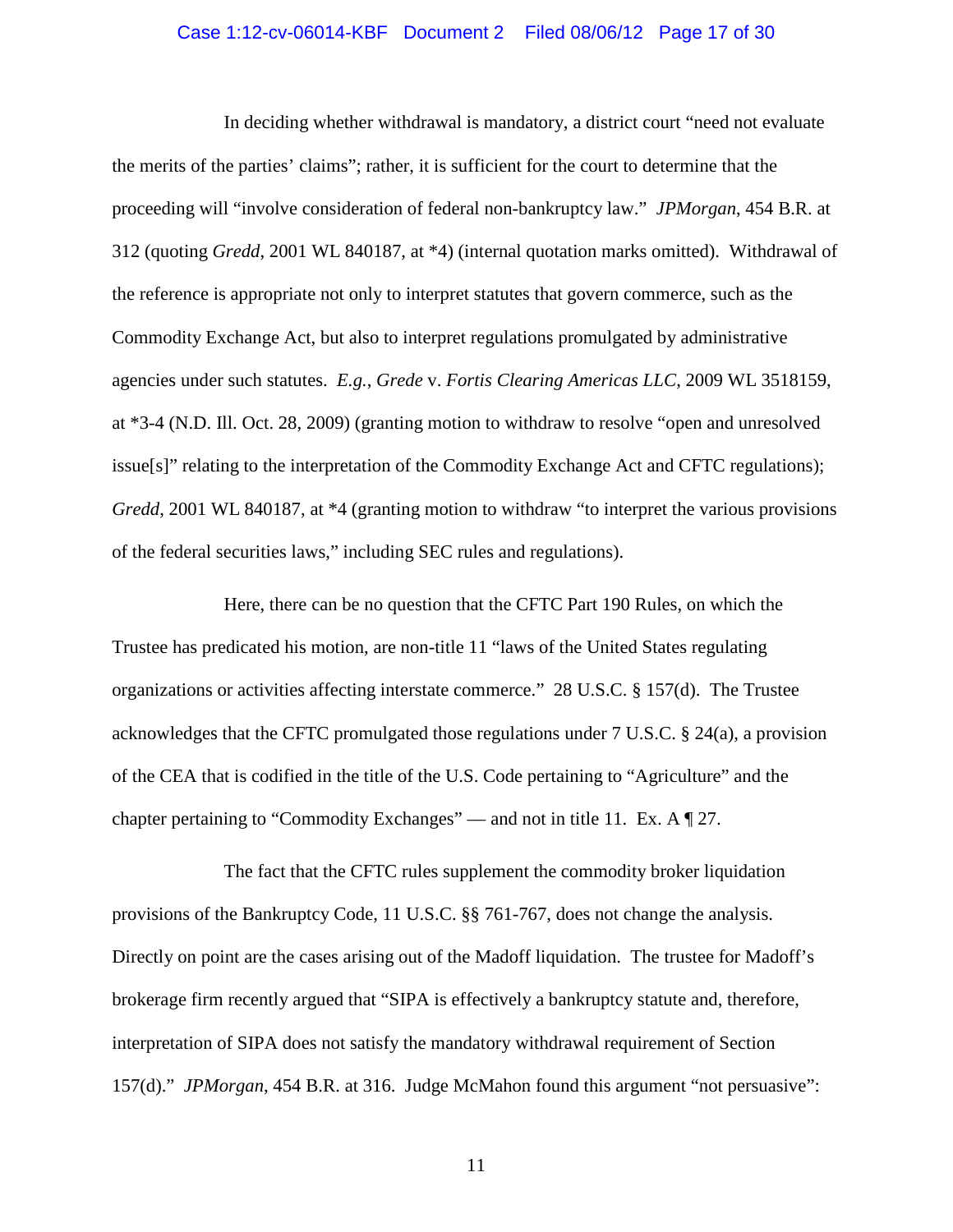[W]hile a SIPA liquidation proceeding may be maintained in the bankruptcy court, and SIPA incorporates provisions of the Bankruptcy Code, SIPA expressly provides that it is part of the securities laws and is codified in Title 15, not Title 11. Section 157(d) requires mandatory withdrawal if a proceeding "requires consideration of both title 11 and other laws of the United States . . . ." Thus, an issue that requires significant interpretation of SIPA undoubtedly requires consideration of laws other than Title 11. Regardless of a bankruptcy court's familiarity with a statute outside of Title 11, the requirements for mandatory withdrawal are satisfied if the proceeding requires consideration of a law outside of Title 11.

*Id.* (citations omitted); *accord, e.g.*, *Picard* v. *Avellino*, 469 B.R. 408, 411-12 (S.D.N.Y. 2012);

*Picard* v. *HSBC Bank PLC*, 450 B.R. 406, 410 (S.D.N.Y. 2011). Here, likewise, the CEA is

codified in *title 7* of the U.S. Code, not title 11, and the CFTC regulations at issue were

promulgated under the CEA, not title 11.

### <span id="page-17-0"></span>**II. WITHDRAWAL OF THE REFERENCE IS REQUIRED HERE TO ADDRESS NUMEROUS NOVEL ISSUES OF FEDERAL NON-BANKRUPTCY LAW.**

Since both the Commodity Exchange Act and the CFTC regulation invoked by the Trustee unquestionably constitute non-bankruptcy laws, the only issue on this withdrawal motion is whether the Trustee's motion requires significant interpretation of those laws. It surely does. The Trustee's interpretation of the CFTC regulation at issue is the sole basis for his claimed right to the value of the letters of credit. That interpretation is both novel and debatable, to say the least. It also conflicts with numerous federal statutes, including both the CEA itself and the Bankruptcy Code, and raises substantial preemption issues.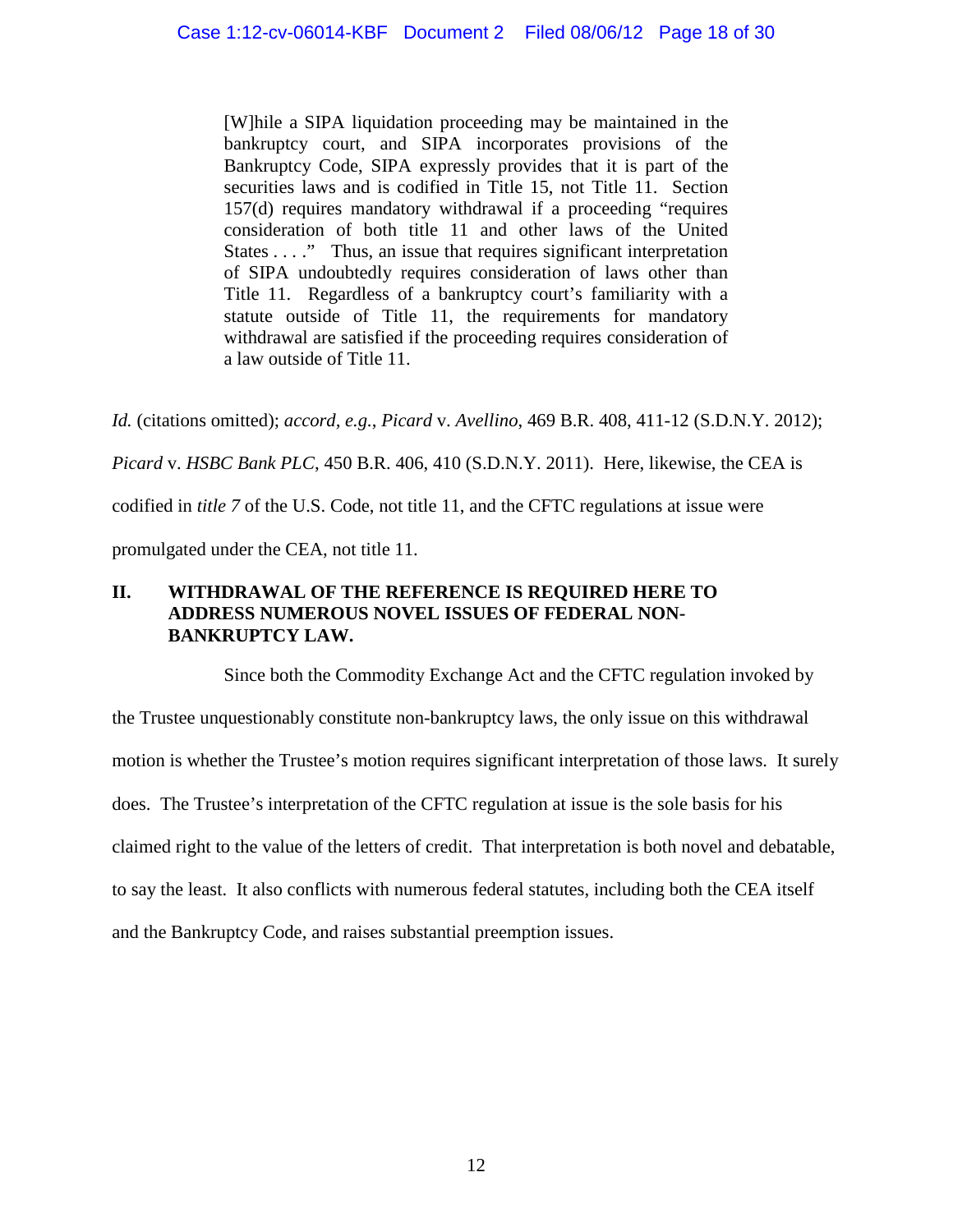### <span id="page-18-0"></span>**A. Withdrawal of the reference is required in light of the Trustee's unprecedented reliance on CFTC Rule 190.08(a) and related commentary.**

To begin with, the Trustee's interpretation of CFTC Rule 190.08(a) is unprecedented, and deciding whether that interpretation is correct presents a significant issue of federal non-bankruptcy law.

There is no dispute that the relevant customer agreements required a default on the part of ConocoPhillips before MF Global could draw upon them and that ConocoPhillips did *not* default under those agreements. Ex. A  $\P$  20, 30. Accordingly, there is no question that the Trustee, as successor to MF Global, would have violated the parties' contractual arrangements by drawing upon any of the standby letters of credit. Under the Uniform Commercial Code, the Trustee, as successor to MF Global, would also have committed both "material fraud" and breach of warranty had he presented the letters of credit. Section 5-109(b) of the Uniform Commercial Code provides that presentment of a letter of credit may be enjoined if "honor of the presentation would facilitate a material fraud by the beneficiary on the issuer or applicant." Section 5-110(a)(2) of the U.C.C. further provides that if a letter of credit "is honored," then "the beneficiary warrants . . . [t]o the applicant that the drawing does not violate any agreement between the applicant and beneficiary." Under long-established case law, presentation of a letter of credit constitutes material fraud where, as in this case, "the circumstances *plainly* show that the underlying contract forbids the beneficiary to call a letter of credit" or "where they show that the contract deprives the beneficiary of even a *colorable* right to do so." *Ground Air Transfer, Inc.* v. *Westates Airlines, Inc.*, 899 F.2d 1269, 1273 (1st Cir. 1990) (Breyer, J.) (internal quotation marks omitted); *accord, e.g.*, *Itek Corp.* v. *First Nat'l Bank of Bos.*, 730 F.2d 19, 25 (1st Cir. 1984); *Rockwell Int'l Sys., Inc.* v. *Citibank*, *N.A*., 719 F.2d 583, 585, 588-89 (2d Cir.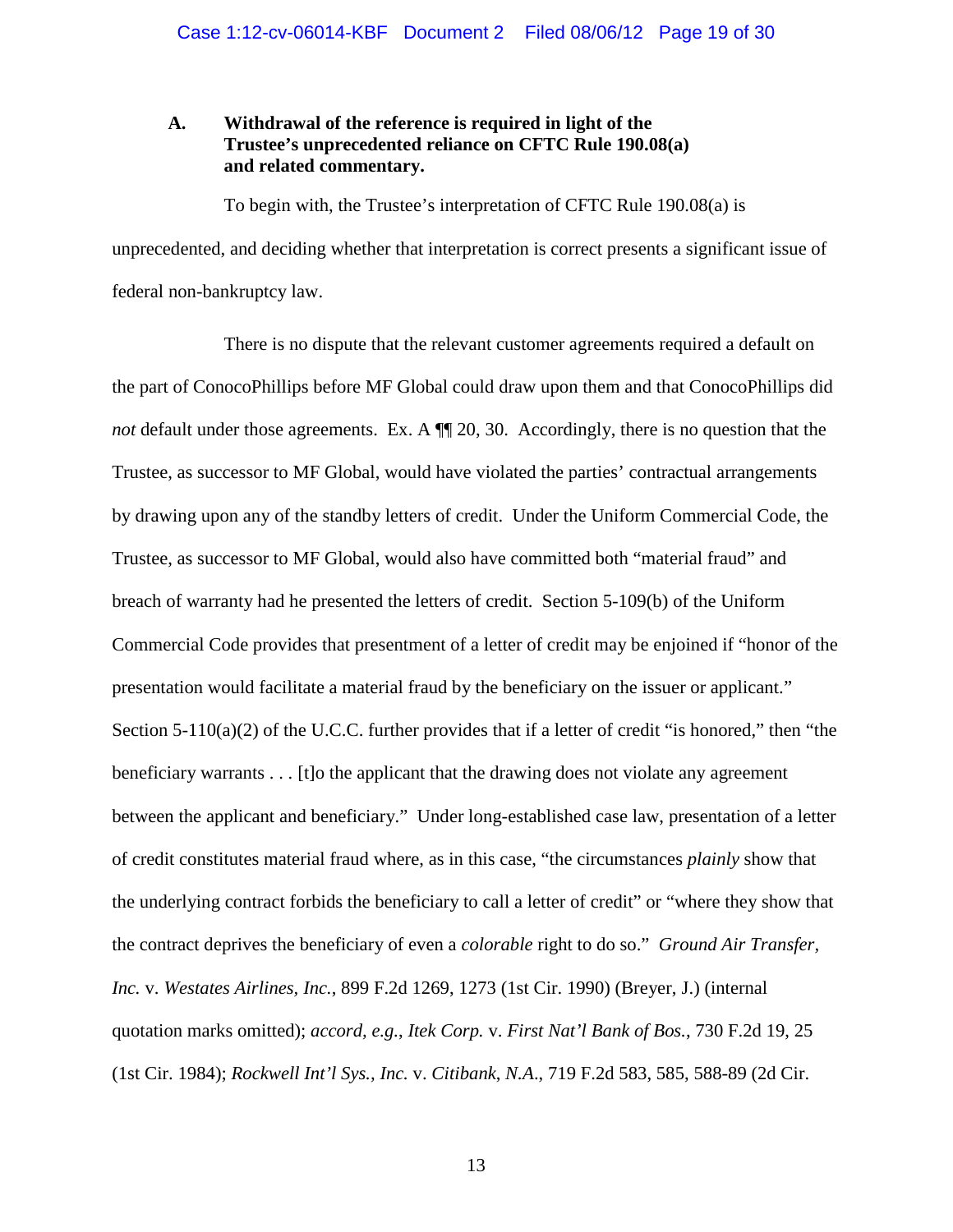#### Case 1:12-cv-06014-KBF Document 2 Filed 08/06/12 Page 20 of 30

1983); *see also* U.C.C. § 5-109 cmt. 1 (beneficiary commits "material fraud" by presenting a letter of credit despite having "no colorable right to expect honor and where there is no basis in fact to support such a right to honor").

The Trustee's basic theory is that, once a commodity broker files for bankruptcy, CFTC regulations operate to supplant both controlling contracts and state law, permitting him to treat the face value of letters of credit as "customer property" subject to *pro rata* distribution. For this theory, the Trustee relies upon CFTC Rule 190.08(a), in which the CFTC has defined "customer property" — the category of property that is distributed *pro rata* to brokerage customers — to encompass "[t]he full *proceeds of a letter of credit* if such letter of credit was received, acquired or held to margin, guarantee, secure, purchase or sell a commodity contract." 17 C.F.R. § 190.08(a)(1)(i)(E) (emphasis added).

The regulation is completely silent, however, on the question of *how* the "proceeds" of a letter of credit are to be created. Although the regulation defines "customer property" to include the "proceeds" of letters of credit, there is no fair reading of the regulation under which it calls for unlawful conduct on the part of a trustee: the words of the regulation do not so much as hint that "customer property" in the form of "proceeds" may be generated through "material fraud" or breach of warranty. For that proposition, the Trustee relies instead upon a CFTC commentary called the "Supplementary Information," in which the agency expressed the view that, under CFTC Rule 190.08(a), the trustee of a bankrupt futures commission merchant is "required to draw the full value of a letter of credit posted as margin and treat the funds received as customer property, irrespective of the margin obligation secured thereby." 48 Fed. Reg. 8716, 8718 (Mar. 1, 1983). Accordingly, in purporting to "interpret" the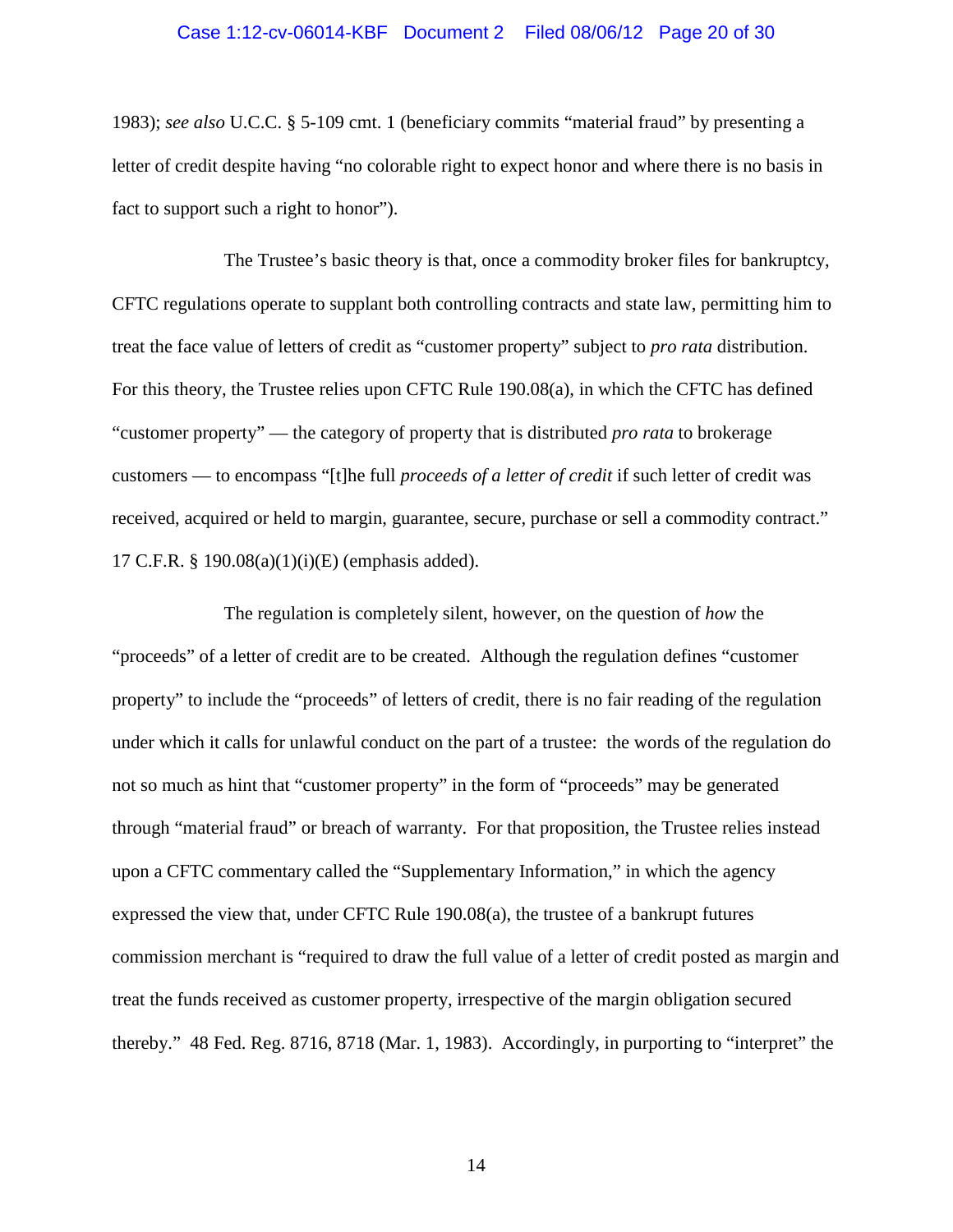### Case 1:12-cv-06014-KBF Document 2 Filed 08/06/12 Page 21 of 30

regulation, the Supplementary Information in fact dramatically *alters* the regulation, suggesting for the first time that a trustee must draw upon letters of credit "irrespective of their terms." *Id*.

The Trustee's reliance on both the regulation and the Supplementary Information is unprecedented and raises issues of first impression. As noted above, the CFTC regulation itself does not authorize the Trustee to draw upon letters of credit, generating "proceeds," in violation of contracts and state law. And the Supplementary Information, rather than "interpreting" the regulation, essentially creates a new — and astonishing — rule that would "require" a trustee to provide *false warranties* and commit "material fraud" to draw upon letters of credit. Withdrawal of the reference is plainly required to decide whether the Trustee has properly construed and relied upon CFTC Rule 190.08(a) and the related commentary. *See, e.g.*, *Gredd*, 2001 WL 840187, at \*3 (granting motion to withdraw the reference to consider issue that was "arguably novel" under securities laws and related regulations).<sup>[3](#page-20-1)</sup>

### <span id="page-20-0"></span>**B. Withdrawal of the reference is required to resolve the direct conflict between the Trustee's interpretation of CFTC Rule 190.08(a) and amendments to the Commodity Exchange Act that prohibit the CFTC from regulating letters of credit.**

Withdrawal of the reference is also required to resolve the blatant conflict between the Trustee's reliance on CFTC Rule 190.08(a), which was adopted pursuant to the Commodity Exchange Act, and the statutory provision of the CEA itself that categorically *prohibits* the CFTC from regulating "bank products," including "letters of credit."

<span id="page-20-1"></span><sup>&</sup>lt;sup>3</sup> From the time the CFTC Part 190 regulations were proposed, commentators have questioned whether the CFTC exceeded its regulatory authority in purporting to alter contractual arrangements governing letters of credit. *See, e.g.*, Franklin Feldman & Judah C. Sommer, *The Special Commodity Provisions of the New Bankruptcy Code*, 37 Bus. Law. 1487, 1511 (1982) ("The [CFTC's] proposed treatment of letters of credit [in  $190.08(a)(1)(E)$ ] may exceed the commission's authority" because there is "no suggestion in the statutory definition of customer property, or the CFTC's rulemaking power with respect thereto, that Congress intended to override private contractual arrangements.").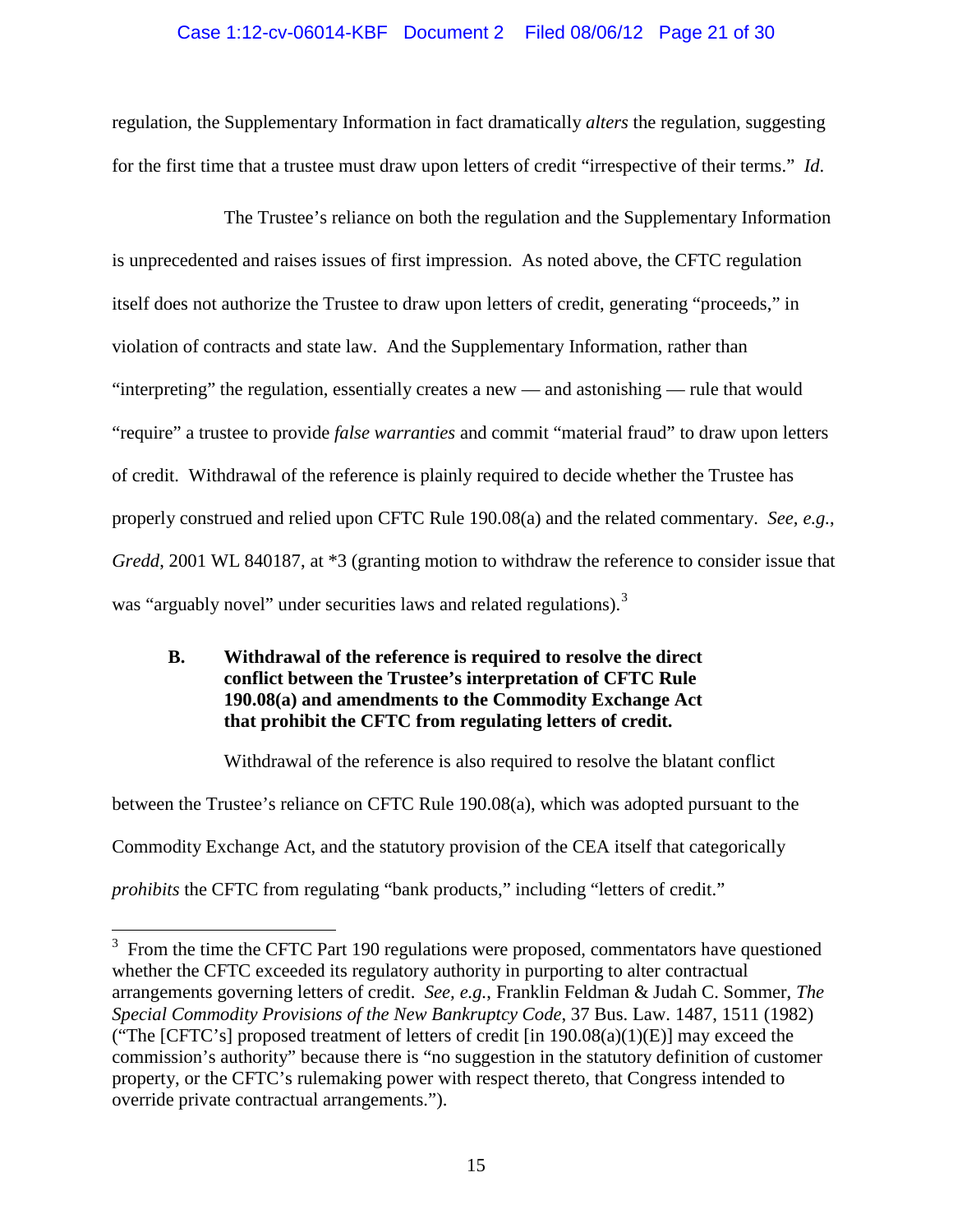#### Case 1:12-cv-06014-KBF Document 2 Filed 08/06/12 Page 22 of 30

In 2000, Congress enacted the Legal Certainty for Bank Products Act to exclude certain banking products from the CEA and from the CFTC's regulatory authority. Pub. L. No. 106-554, 114 Stat. 2763. That Act, as amended in 2010 by the Dodd-Frank Wall Street Reform and Consumer Protection Act, states that "the Commodity Exchange Act . . . shall not apply to, and the Commodity Futures Trading Commission shall not exercise regulatory authority under the Commodity Exchange Act . . . with respect to, an identified banking product," subject to exceptions not relevant here. 7 U.S.C.  $\S 27a(a)(1)$ . For purposes of this exclusion, Congress has defined "identified banking product" to *include* a bank-issued letter of credit. 7 U.S.C. § 27(b) (cross referencing definition of that term in section 206(a) of the Gramm-Leach-Bliley Act of 1999, Pub. L. No. 106-102, 113 Stat. 1338, which includes "a letter of credit issued or loan made by a bank," *id.* § 206(a)(3), 113 Stat. at 1393) (codified at 15 U.S.C. § 78c note). Accordingly, Congress has stated in clear and unambiguous terms — in a statutory amendment to the CEA itself (which is codified in chapter 1 of title 7) — that letters of credit are *outside* the scope of the CFTC's regulatory authority.

To state the obvious, an agency may not "exercise its authority in a manner that is inconsistent with the administrative structure that Congress enacted into law." *FDA* v. *Brown & Williamson Tobacco Corp.*, 529 U.S. 120, 125 (2000) (internal quotation marks omitted); *accord, e.g.*, *Fed. Mar. Comm'n* v. *Seatrain Lines, Inc.*, 411 U.S. 726, 745 (1973) ("an agency may not bootstrap itself into an area in which it has no jurisdiction by repeatedly violating its statutory mandate"). As a result, the effect of an agency's actions can in no case "exceed the agency's delegated authority." *Drake* v. *Lab. Corp. of Am. Holdings*, 458 F.3d 48, 63 (2d Cir. 2006); *accord, e.g.*, *Cuomo* v. *Clearing House Ass'n*, 557 U.S. 519, 531-33, 536 (2009).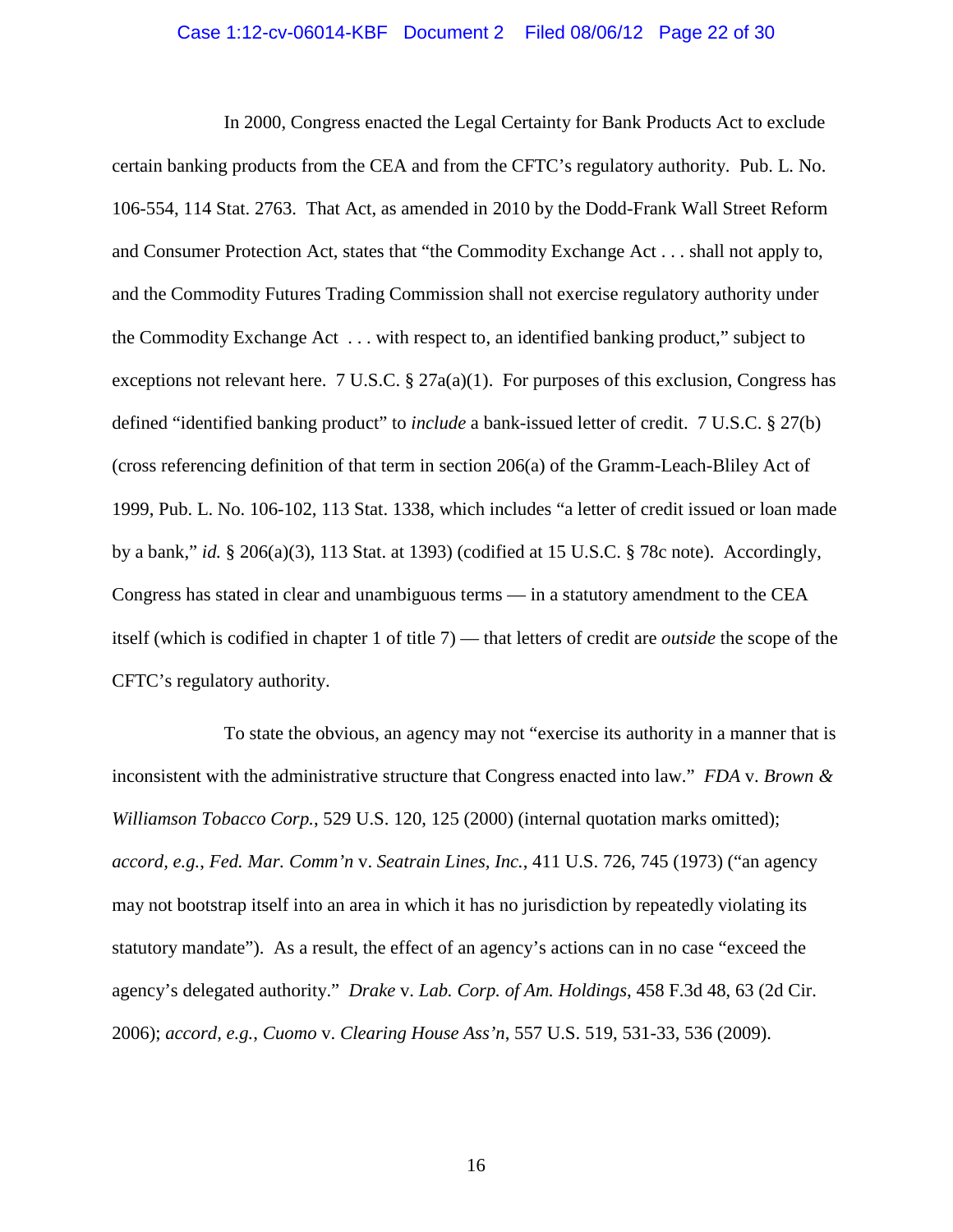#### Case 1:12-cv-06014-KBF Document 2 Filed 08/06/12 Page 23 of 30

The CFTC's manifest lack of statutory authority to regulate letters of credit defeats any argument that the CFTC can authorize bankruptcy trustees to draw on letters of credit in violation of contracts and state law. Thus, this matter presents substantial questions of first impression as to the scope of the CFTC's authority requiring withdrawal of the reference. *E.g.*, *Enron Power Mktg.*, 2004 WL 2711101, at \*4 (mandatory withdrawal warranted to consider whether the Federal Energy Regulatory Commission had authority to determine whether letter-of-credit proceeds must be turned over to a bankruptcy estate); *Am. Freight Sys., Inc.* v. *ICC (In re Am. Freight Sys., Inc.)*, 150 B.R. 790, 795 (D. Kan. 1993) (mandatory withdrawal warranted where action required determination of whether the Interstate Commerce Commission "had the authority under the Interstate Commerce Act to promulgate the recent regulations at issue").

#### <span id="page-22-0"></span>**C. Withdrawal of the reference is required to address substantial preemption issues raised by the Trustee's motion.**

Even on the assumption that the CFTC were not barred (as it is) from regulating letters of credit, and that the "Supplementary Information" can alter the terms of the CFTC regulation as claimed by the Trustee, there would be serious questions presented here as to whether the CFTC has validly preempted state law. For numerous reasons, ConocoPhillips submits that the supposed rule set forth in the Supplementary Information would *not* validly preempt state law.

In preemption cases, courts must "start with the assumption that the historic police powers of the States were not to be superseded by the Federal Act unless that was the clear and manifest purpose of Congress." *Medtronic, Inc.* v. *Lohr*, 518 U.S. 470, 485 (1996) (ellipses and internal quotation marks omitted). Letters of credit have long been governed by Article 5 of the Uniform Commercial Code as a matter of state law. *See* U.C.C. § 5-103(a).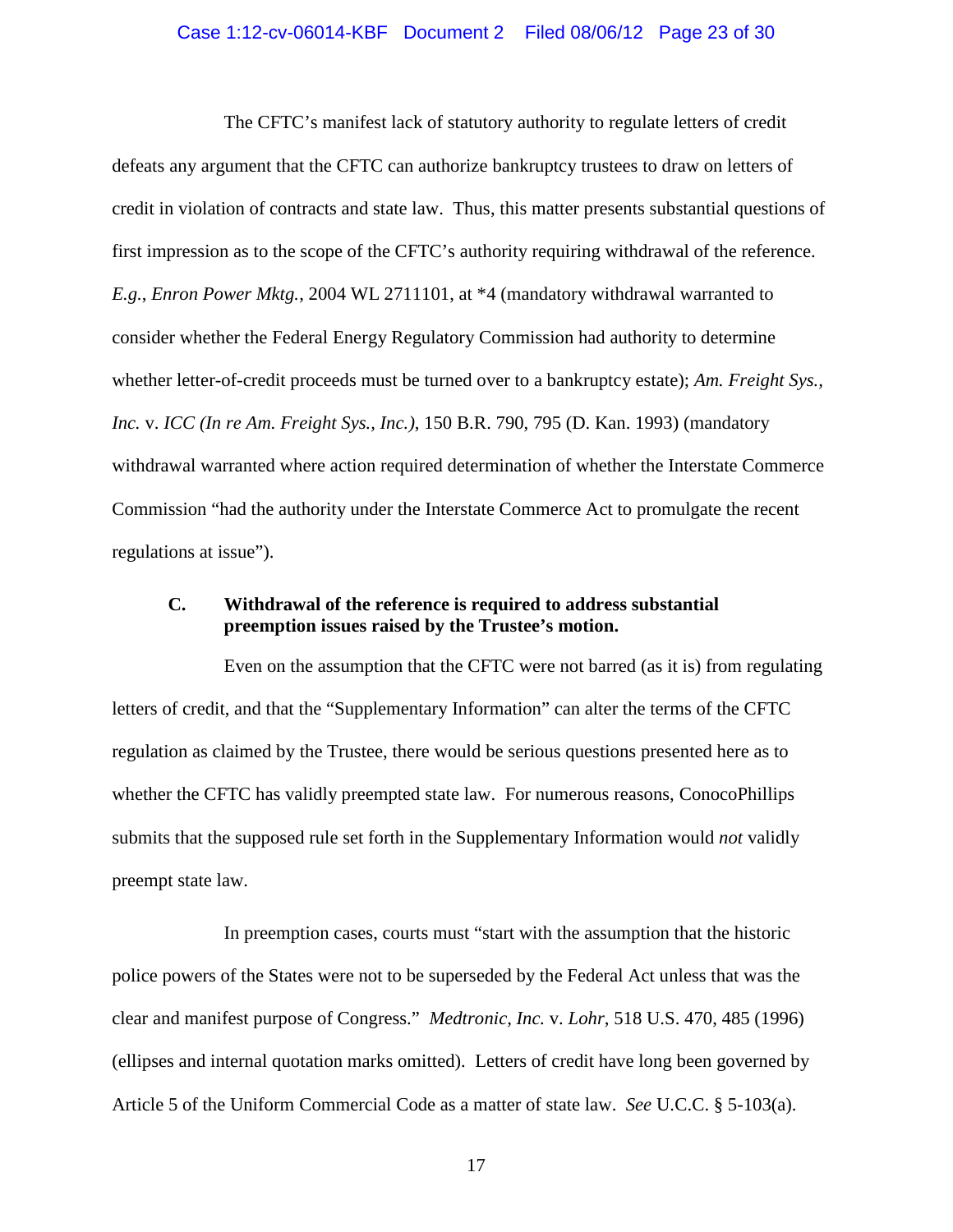#### Case 1:12-cv-06014-KBF Document 2 Filed 08/06/12 Page 24 of 30

Nothing in the CEA affords the CFTC the power to preempt uniform state letterof-credit law by regulation or in any other way. Questions of preemption, like other matters of statutory construction, must "begin . . . with the text of the provision in question." *N.Y. State Conference of Blue Cross & Blue Shield Plans* v. *Travelers Ins. Co.*, 514 U.S. 645, 655 (1995). The CEA contains only one provision that explicitly preempts state law. That provision states that the CEA "shall supersede and preempt the application of any State or local law that prohibits or regulates gaming or the operation of bucket shops" to the extent those laws apply to certain contracts. 7 U.S.C. § 16(e)(2). By contrast, the CEA does not say a word about preempting letter-of-credit law; to the contrary, the CEA *prohibits* the CFTC from regulating letters of credit. *See* Point II.B, *supra*. In addition, as discussed above, Rule 190.08(a) defines "customer property" to include the "proceeds" of letters of credit, but likewise says nothing about preemption of state letter-of-credit law.

The Trustee points out that the House Report accompanying the CEA states that "the authority in the Commodity Exchange Act (and the regulations issued by the Commission) would preempt the field insofar as futures regulation is concerned." Ex. A ¶ 37 (citing H.R. Rep. No. 93-1383 (1974) (Conf. Rep.), *reprinted in* 1974 U.S.C.C.A.N. 5894, at 5897). Putting aside that this House Report antedates by more than 25 years Congress's express prohibition against CFTC authority over letters of credit, the House Report only begs the question: What does the field of "futures regulation" encompass? Both the CEA itself and the presumption against preemption suggest that this "field" does *not* include letter-of-credit law.

The *only* source identified by the Trustee that suggests any intent to preempt state letter-of-credit law is the Supplementary Information issued by the CFTC. But the Supplementary Information, mere agency commentary, cannot evince *Congressional* intent to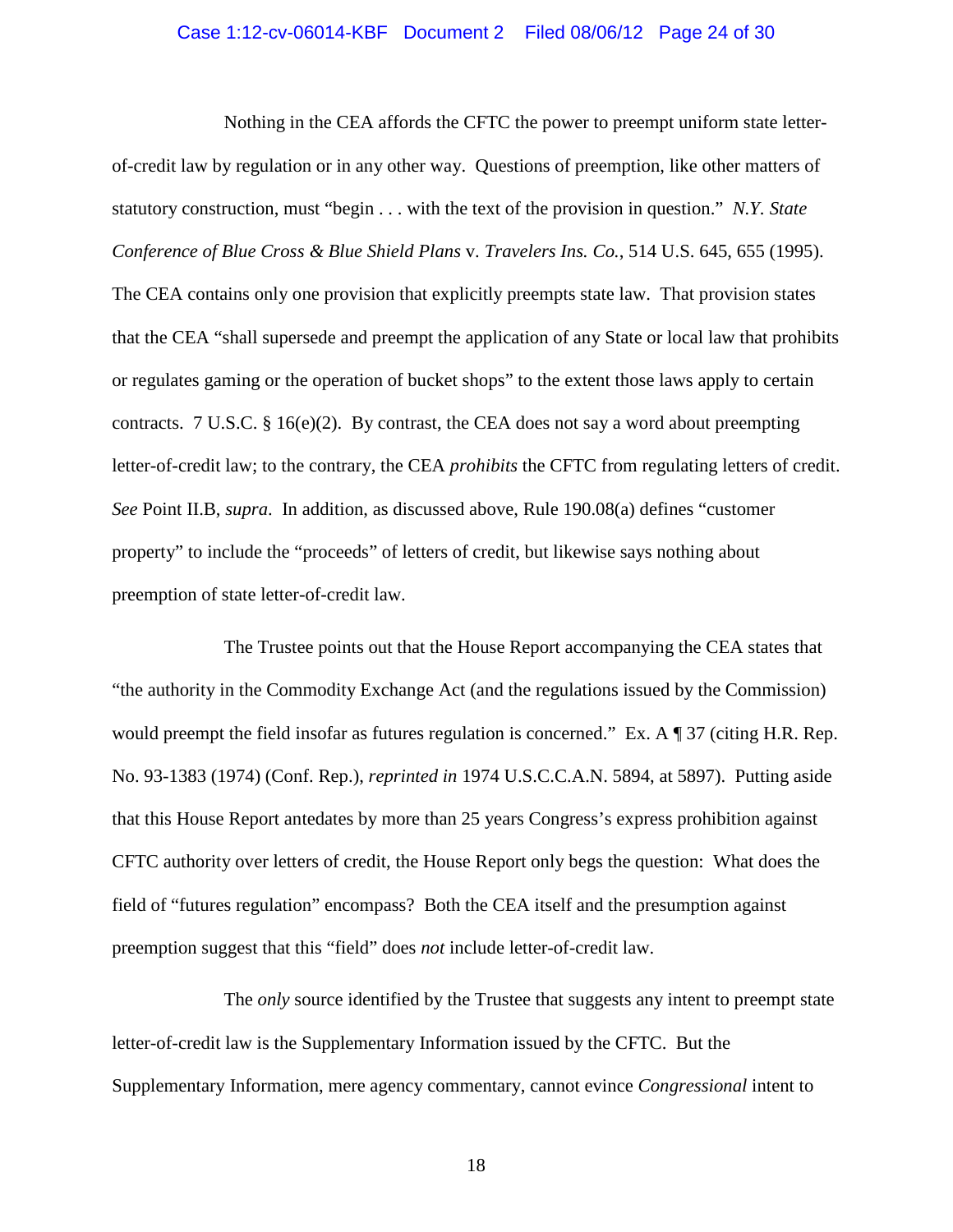#### Case 1:12-cv-06014-KBF Document 2 Filed 08/06/12 Page 25 of 30

preempt state law. Moreover, that commentary does not itself have preemptive effect because agency commentary lacks the "force of law." *Wyeth* v. *Levine*, 555 U.S. 555, 576-80 (2009); *accord, e.g.*, *Ramos* v. *Baldor Specialty Foods, Inc.*, -- F.3d --, 2012 WL 2849656, at \*4 (2d Cir. July 12, 2012).

Although the Trustee has argued for deference to the CFTC's "interpretation" of its own regulation, such deference is potentially warranted "only when the language of the regulation is ambiguous." *Christensen* v. *Harris Cnty.*, 529 U.S. 576, 588 (2000); *accord, e.g.*, *Janus Capital Grp., Inc.* v. *First Derivative Traders*, 131 S. Ct. 2296, 2303 n.8 (2011). CFTC Rule 190.08(a) is not ambiguous: it says nothing to indicate that a trustee is authorized to breach agreements, provide false warranties or engage in material fraud to draw upon letters of credit. Moreover, as will be demonstrated in briefing on the merits, the process by which the Supplementary Information was promulgated precludes any notion that it is entitled to deference. *See Wyeth*, 555 U.S. at 577 ("The weight we accord the agency's explanation of state law's impact on the federal scheme depends on its thoroughness, consistency, and persuasiveness.").

Once again, at a minimum, the preemption issues discussed above mandate withdrawal of the reference. *See, e.g.*, *Old Carco LLC* v. *Kroger (In re Old Carco LLC)*, 442 B.R. 196, 202 (S.D.N.Y. 2010) (mandatory withdrawal warranted where the movant raised "substantial and material" issues concerning federal preemption).

### <span id="page-24-0"></span>**D. Withdrawal of the reference is required to resolve conflicts between the Trustee's interpretation of CFTC Rule 190.08(a) and provisions of the Bankruptcy Code.**

**1. Section 541(a)**

<span id="page-24-1"></span>The Trustee's interpretation of CFTC Rule 190.08(a) conflicts with provisions of the Bankruptcy Code — thereby raising additional issues that require withdrawal of the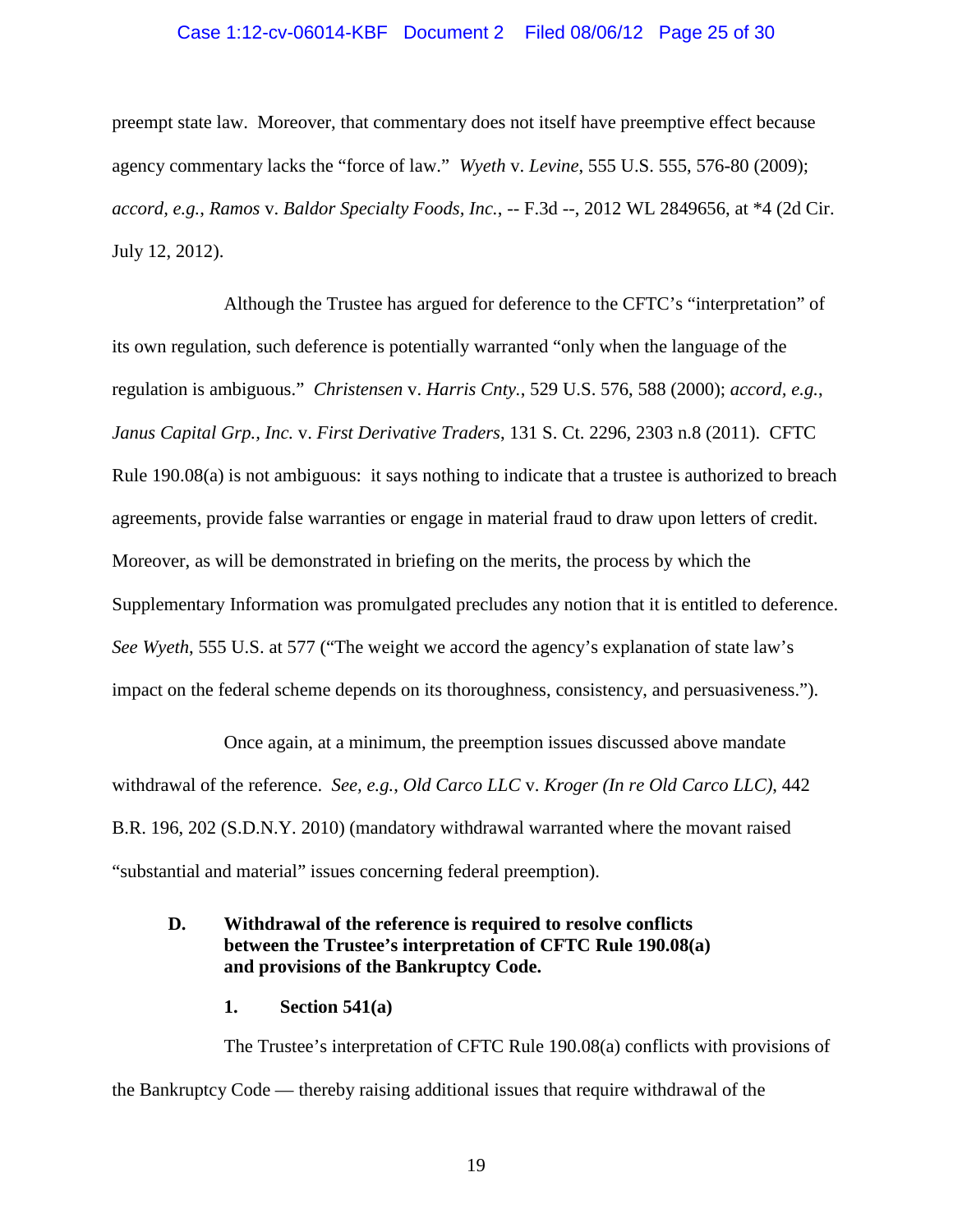#### Case 1:12-cv-06014-KBF Document 2 Filed 08/06/12 Page 26 of 30

reference. The crux of the Trustee's argument in the Motion is that the CFTC regulation grants the trustee for a bankrupt commodity broker *greater* rights with respect to letters of credit than the broker had prior to its bankruptcy. Indeed, according to the Trustee, a trustee does not even have to present a letter of credit in order to seize its value. Adoption of the Trustee's position would represent a fundamental departure from established bankruptcy law.

Section 541(a) of the Bankruptcy Code provides that the commencement of a bankruptcy case "creates an estate," which is comprised of "all legal or equitable interests of the debtor in property as of the commencement of the case." 11 U.S.C.  $\S$  541(a)(1). Under that provision, a "bankruptcy estate can have no greater interest in property included in it than the debtor had when the petition was filed." *Brown* v. *Dellinger (In re Brown)*, 734 F.2d 119, 124 (2d Cir. 1984); *see also Travelers Cas. & Sur. Co. of Am.* v. *Pac. Gas & Elec. Co.*, 549 U.S. 443, 450-51 (2007) ("[W]e have long recognized that the basic federal rule in bankruptcy is that state law governs the substance of claims, Congress having generally left the determination of property rights in the assets of a bankrupt's estate to state law." (internal quotation marks omitted)).

The bedrock rule that a trustee has no greater rights than the pre-petition debtor has been squarely applied to debtors who are beneficiaries under letters of credit. In *Farmer* v. *Crocker Nat'l Bank (In re Swift Aire Lines, Inc.)*, 30 B.R. 490 (B.A.P. 9th Cir. 1983), a Bankruptcy Appellate Panel held that where a bankruptcy trustee succeeds to a debtor's rights in a letter of credit, "the Bankruptcy Code [does] not give the trustee the power to automatically enforce payment thereunder if state law requiring strict compliance of tender documents would dictate otherwise." *Id.* at 495. *Farmer* upheld a bank's refusal to honor a trustee's attempt to draw on a letter of credit issued in favor of the debtor, where the letter specified that the debtor's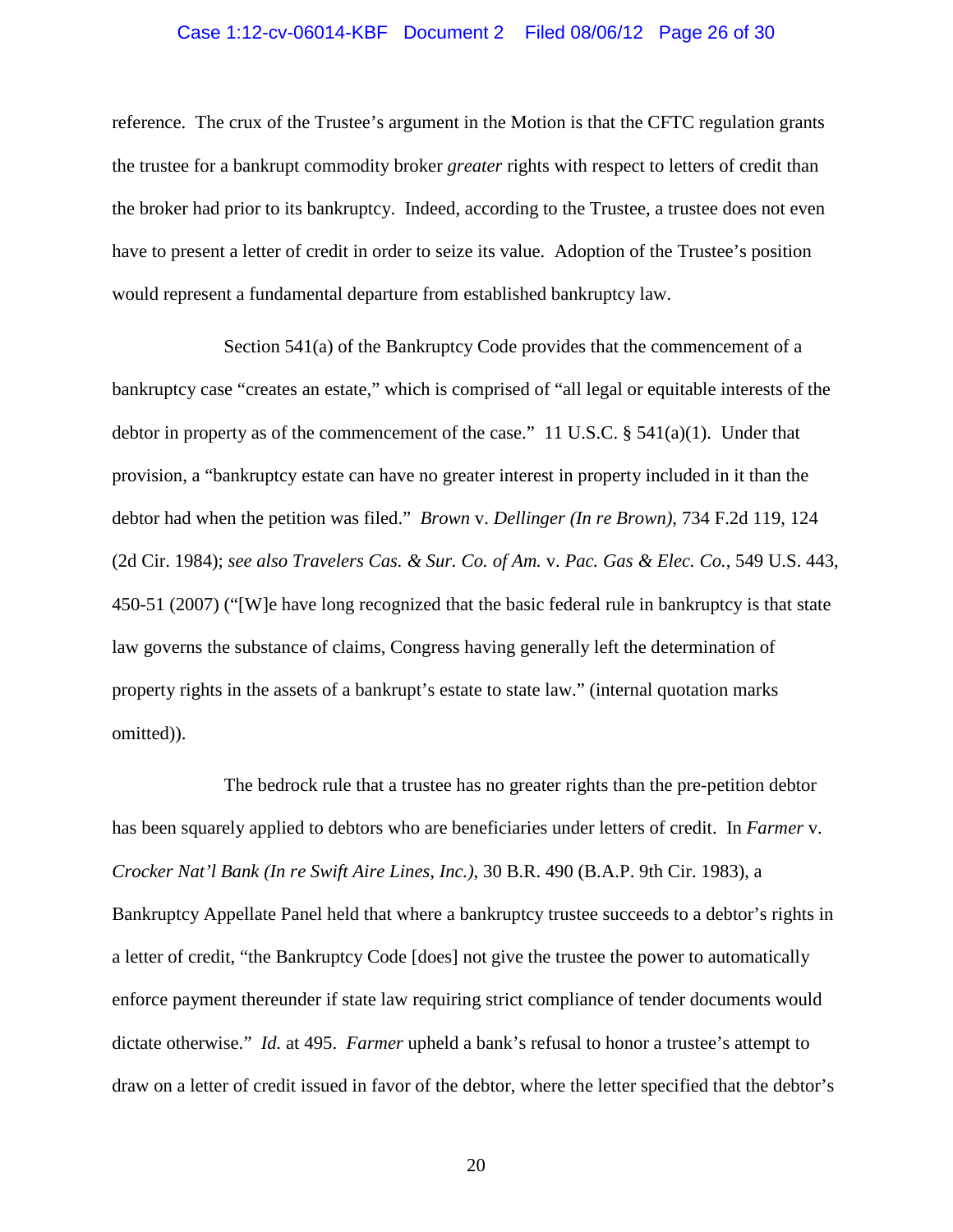#### Case 1:12-cv-06014-KBF Document 2 Filed 08/06/12 Page 27 of 30

corporate secretary had to sign a statement before the letter could be drawn. Because the bankruptcy filing eliminated the power of the corporate secretary to act on behalf of the debtor, the Court held that the required statement could no longer be provided, and therefore the letter could not be drawn by the trustee. *Id.* 

Here, the relevant customer agreements and letters of credit gave MF Global the right to draw on the letters *only* if certain conditions were met. That conditional contract right and nothing else — became property of MF Global's estate under section 541(a) of the Bankruptcy Code. By contrast, the hypothetical "proceeds" of the letters of credit *never* became "property of the estate," because the conditions for drawing upon those letters did not occur.

It is for this Court to decide whether, in contravention of section 541(a) of the Bankruptcy Code, the CFTC has validly *expanded* the trustee's rights under letters of credit beyond those of the pre-petition debtor. *See, e.g.*, *In re Dana Corp.*, 379 B.R. at 459 (withdrawal required "even where a non-bankruptcy federal statute only 'arguably conflicts' with the Bankruptcy Code"); *Gredd*, 2001 WL 840187, at \*4 (granting withdrawal motion to resolve an "arguabl[e] conflict[]" between the Bankruptcy Code and "other federal regulations").

#### **2. Section 766(f)**

<span id="page-26-0"></span>If accepted, the Trustee's interpretation of CFTC Rule 190.08(a) would also create a conflict with the provision of the Bankruptcy Code and the CFTC rule that govern the Trustee's conduct in liquidating collateral held by a bankrupt commodity broker.

Sections 761 through 767 of the Bankruptcy Code establish the framework for the liquidation of a commodity broker. Subject to exceptions not relevant here, section 766(h) requires that "customer property" be distributed ratably to customers in the form of (1) cash or (2) the return of certain "specifically identifiable" property. To facilitate the cash distributions,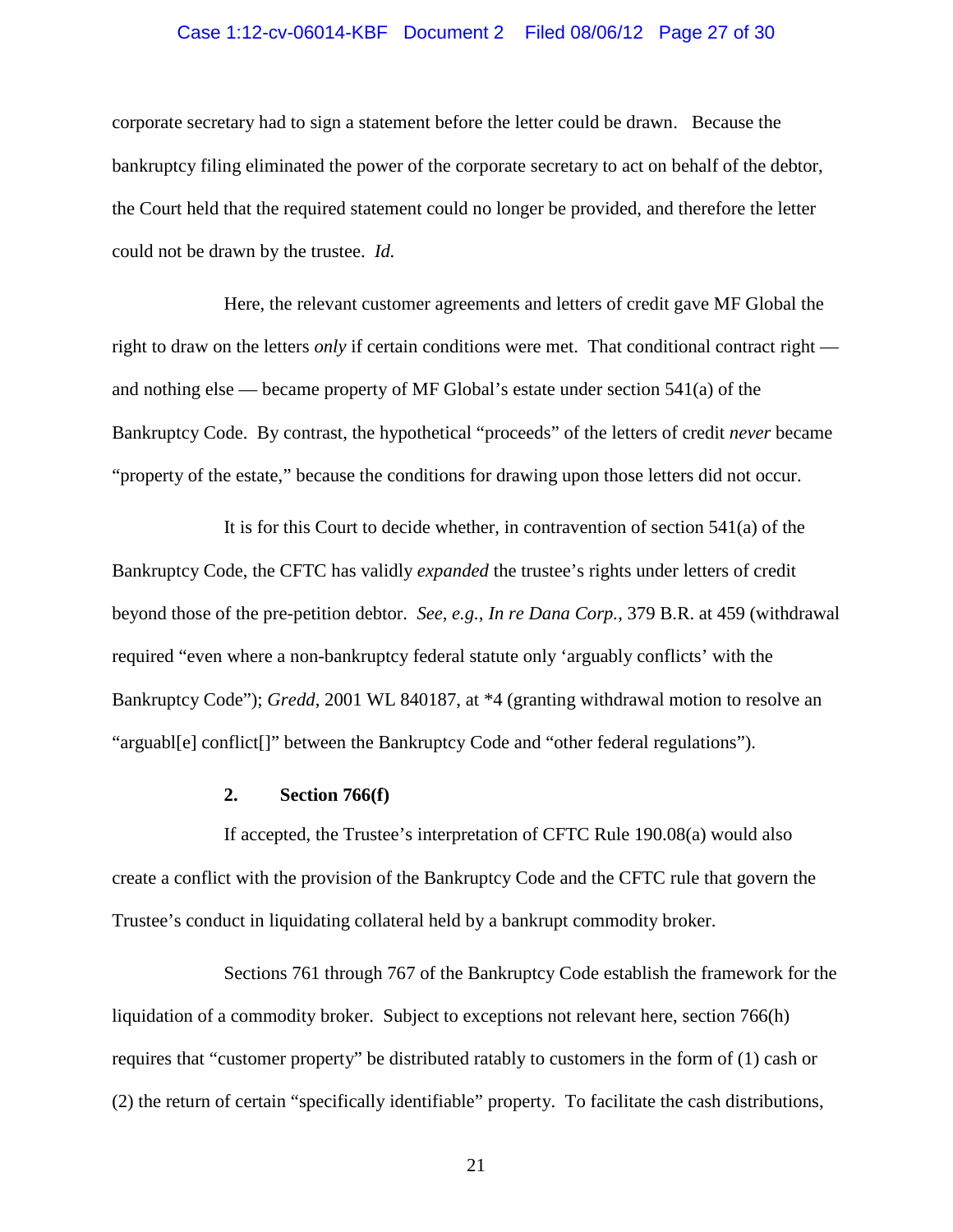#### Case 1:12-cv-06014-KBF Document 2 Filed 08/06/12 Page 28 of 30

section 766(f) directs the trustee, "[a]s soon as practicable after the commencement of the case," to "reduce to money, *consistent with good market practice*, all securities and other property . . . held as property of the estate" except for specifically identifiable customer property. 11 U.S.C. § 766(f) (emphasis added). The CFTC regulations are consistent with this requirement, as they direct the trustee to liquidate, subject to "*applicable procedures under the Bankruptcy Code*," all "property held by or for the account of a debtor" except for certain specified forms of property not relevant here. 17 C.F.R. § 190.02(f) (emphasis added).

Here, had the Trustee attempted to draw on the letters of credit, he would have engaged in breach of contract, material fraud, and breach of warranty under applicable law. Such unlawful conduct cannot be squared with any notion of "good market practice." Whether CFTC Rule  $190.08(a)$  should be read to supplant section 766(f) of the Bankruptcy Code and CFTC Rule 190.02(f) is another issue of first impression to be decided by this Court.

### <span id="page-27-0"></span>**E. Withdrawal of the reference is required to address the Trustee's novel theory that he is entitled to the value of letters of credit that he permitted to expire.**

The Trustee's treatment of the Expired Foreign Letters of Credit raises issues beyond his treatment of the letters of credit that were unexpired at the time of the parties' interim agreement of March 26, 2012. The Trustee has argued that the expiration of these letters resulted in a "distribution" to ConocoPhillips to which the Trustee is entitled. Ex. A. ¶ 34.

The Trustee's position is both unprecedented and entirely devoid of legal support. By its plain terms, CFTC Rule 190.08(a) provides that the "*proceeds*" of a letter of credit should be treated as "customer property," making patently clear that a letter of credit must be *drawn* in order for a trustee to distribute its value as "customer property." Even the Supplementary Information states that a trustee is "*required to draw* the full value of a letter of credit posted as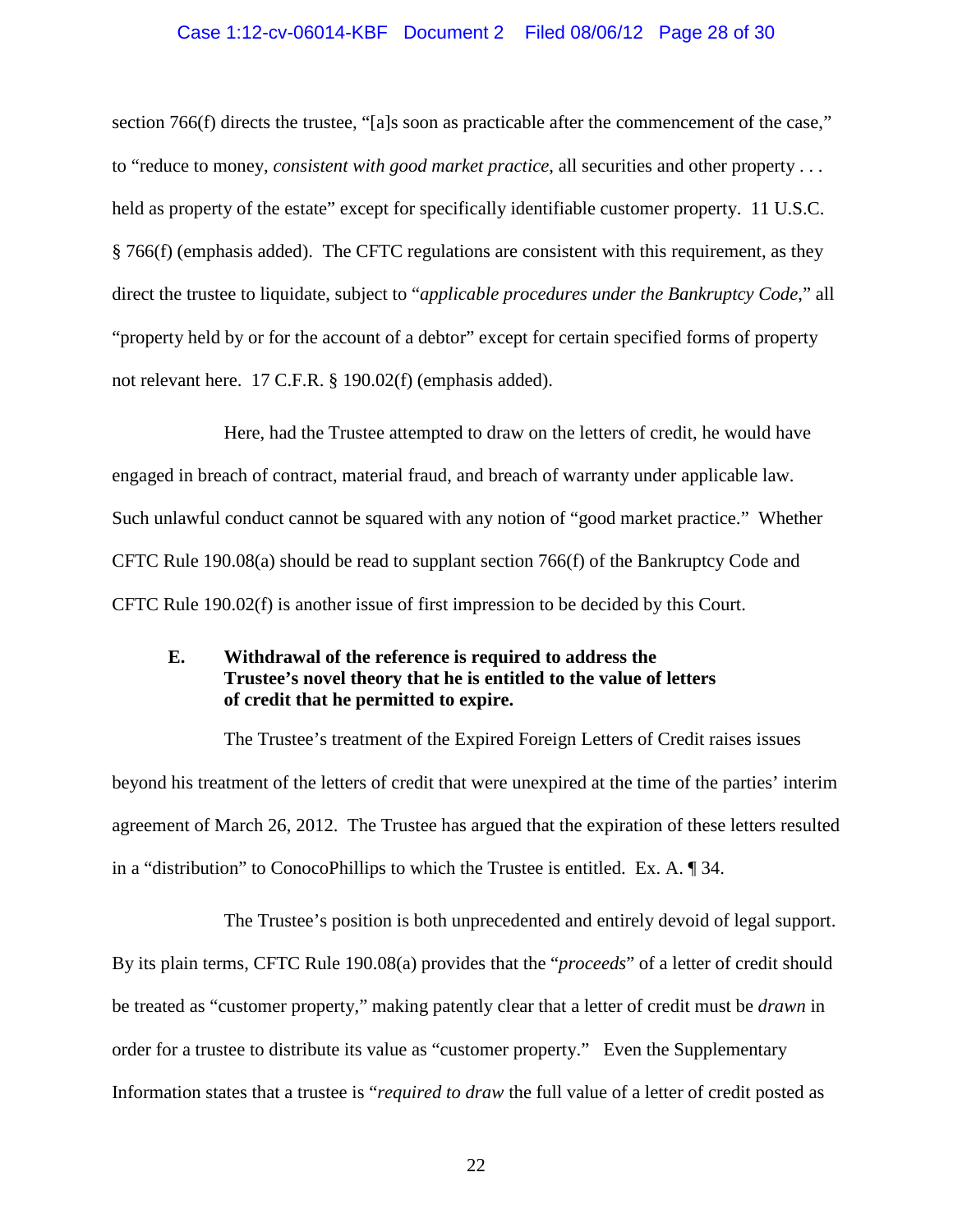#### Case 1:12-cv-06014-KBF Document 2 Filed 08/06/12 Page 29 of 30

margin and treat the funds received as customer property." 48 Fed. Reg. at 8718 (emphasis added). Yet here, the Trustee, who held the Expired Foreign Letters of Credit, *never* drew upon them prior to their expiration, and thus forfeited any possible right to their "proceeds."<sup>[4](#page-28-1)</sup>

Moreover, the Trustee has again taken a position that conflicts with settled bankruptcy law, which does not protect a trustee from the consequences of a contractual expiration. Under the Bankruptcy Code, "[p]ossession of expired rights is the equivalent of the possession of no rights." *Sullivan* v. *Willock (In re Wey)*, 854 F.2d 196, 199 (7th Cir. 1988)*.*  "[T]he automatic stay does not toll the running of time under a contract and does not prevent the automatic termination of a contract." *In re Policy Realty Corp.*, 242 B.R. 121, 126 (S.D.N.Y. 1999), *aff'd*, 213 F.3d 626, 2000 WL 534265, at \*2 (2d Cir. 2000).

The Trustee's suggestion that he was excused indefinitely from presenting letters of credit likewise conflicts with the Bankruptcy Code. Section 108(b) of the Bankruptcy Code states that a trustee may file any "pleading, demand, notice, or proof of claim or loss, cure of default, or perform any similar act" before the *later* of the date set by agreement or 60 days after a bankruptcy filing. 11 U.S.C. § 108(b). The statute, accordingly, expressly tolls certain notice periods until 60 days after a bankruptcy, no more. The Trustee's apparent claim that CFTC regulations override section 108(b) — without saying so — should be addressed by this Court.

#### **CONCLUSION**

<span id="page-28-0"></span>It is respectfully submitted that this Court should order that the reference of this proceeding to the bankruptcy court be withdrawn.

<span id="page-28-1"></span><sup>&</sup>lt;sup>4</sup> As ConocoPhillips will demonstrate, the Trustee's argument (Ex. A ¶ 34) that the expiration of letters of credit would have resulted in a margin call outside of bankruptcy is totally irrelevant. It is also flatly wrong in a situation such as this, where the broker's customer no longer has any positions at the broker that require margin.